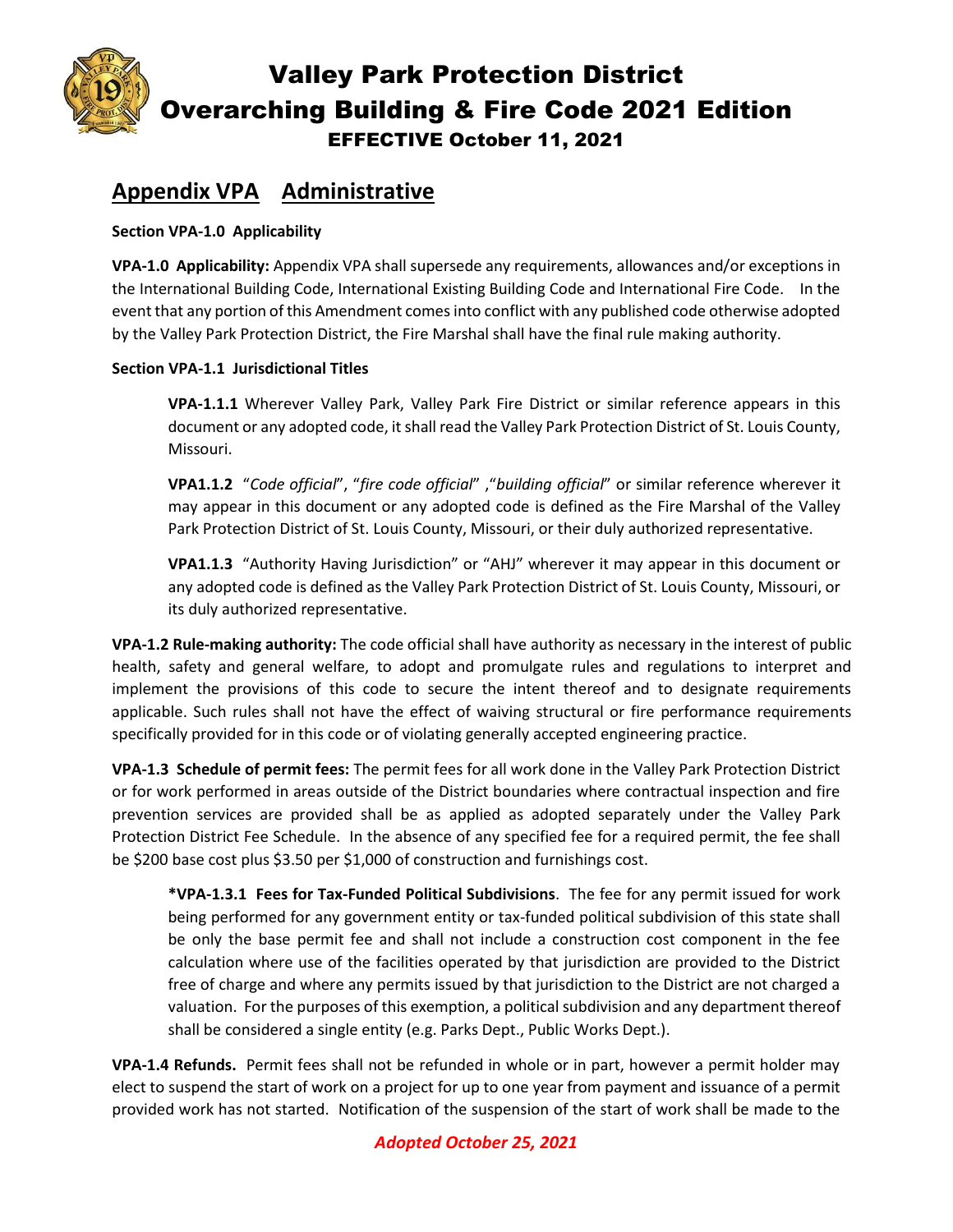

building official in writing. Upon the start of any work under the purview of the building official, the permit shall immediately become active.

**VPA-1.5 Means of Appeal:** Any person aggrieved, injured or damaged by a determination, order or decision of the Bureau of Fire Prevention, under the Fire Prevention Code of the Valley Park Protection District, may appeal the same to the Board of Directors of the Fire District, not later than ten (10) days after the date of such order, determination or decision, or the giving of the required notice, whichever date is later. Such appeal shall be in writing, addressed to the Board of Directors of the Valley Park Protection District, and shall state the order, determination, or decision of the Bureau of Fire Prevention which is appealed from, and the reasons of the appellant for disagreement therewith, and the facts of the situation relevant thereto. No such appeal shall be required to be in any particular form or style, of technical pleadings. No such appeal shall stay the order, decision or determination of the Bureau of Fire Prevention, unless the Chairman of the Valley Park Protection District Board of Directors shall so direct the Bureau of Fire Prevention, by written notice, after receipt of such appeal. The Board of Directors, on receipt of such an appeal, shall after the Fire District appeal fix a time not more than thirty (30) days and a place at which such appeal shall be heard. At such hearing the appellant shall be permitted to introduce proof of why his or her appeal should be granted. Such hearing hall be informal, and shall not be bound by the formal rules of evidence adhered to in courts. At such hearing, the appellant may appear in person, or by agent or attorney. At such hearing, the Board of Directors may request such further information, either from the appellant, or from the Bureau of Fire Prevention, or from other staff members of the Fire Protection District, as the Board of Directors may consider appropriate to the matter. After the conclusion of such hearing, the Board of Directors may decide the question forthwith by majority vote of the Directors, or the Board of Directors may take the matter under advisement to be decided by majority vote of the Board at another time, not later than twenty (20) days after such hearing, as the Board may determine. The decision of the Board of Directors shall be entered in the minutes of the Board, in the form of a resolution and may approve or disapprove the matter appealed. If such decision is made at the time of the hearing, then the Board of Directors shall announce the same forthwith to the appellant, or his or her agent or attorney. If the decision is made thereafter, then the Board of Directors shall notify the appellant, or his or her agent or attorney, who appeared at the hearing, in writing, of such decision promptly after the making thereof.

**VPA-1.6 Prosecution of violations thru civil action:** Notwithstanding the provisions hereof, the Code Official, with the approval of the Board of Directors, may cause to be instituted in the name of the District, a civil action for injunction or other appropriate relief to secure a compliance with the provisions of this Code. Injunctive or other appropriate relief shall not be denied on the grounds that an adequate remedy at law exists through the imposition of criminal sanctions.

**VPA-1.7 Violation Penalties.** Persons who shall violate a provision of any code adopted by the Valley Park Protection District or shall fail to comply with any of the requirements thereof or who shall erect, install, alter, repair or do work in violation of the approved construction documents or directive of the fire code official, or of a permit or certificate used under provisions of this code shall be subject to the penalties of Sections VPA-1.7.1.1 thru VPA-1.7.1.6.

**VPA-1.7.1 Penalty Fee.** The building official may assess a penalty fee as outlined under VPA-1.7.1.1 thru VPA-1.7.1.10. Violations shall be cumulative, where the consideration of each violation for the purposes of accumulation shall expire 5 years from the date of that violation.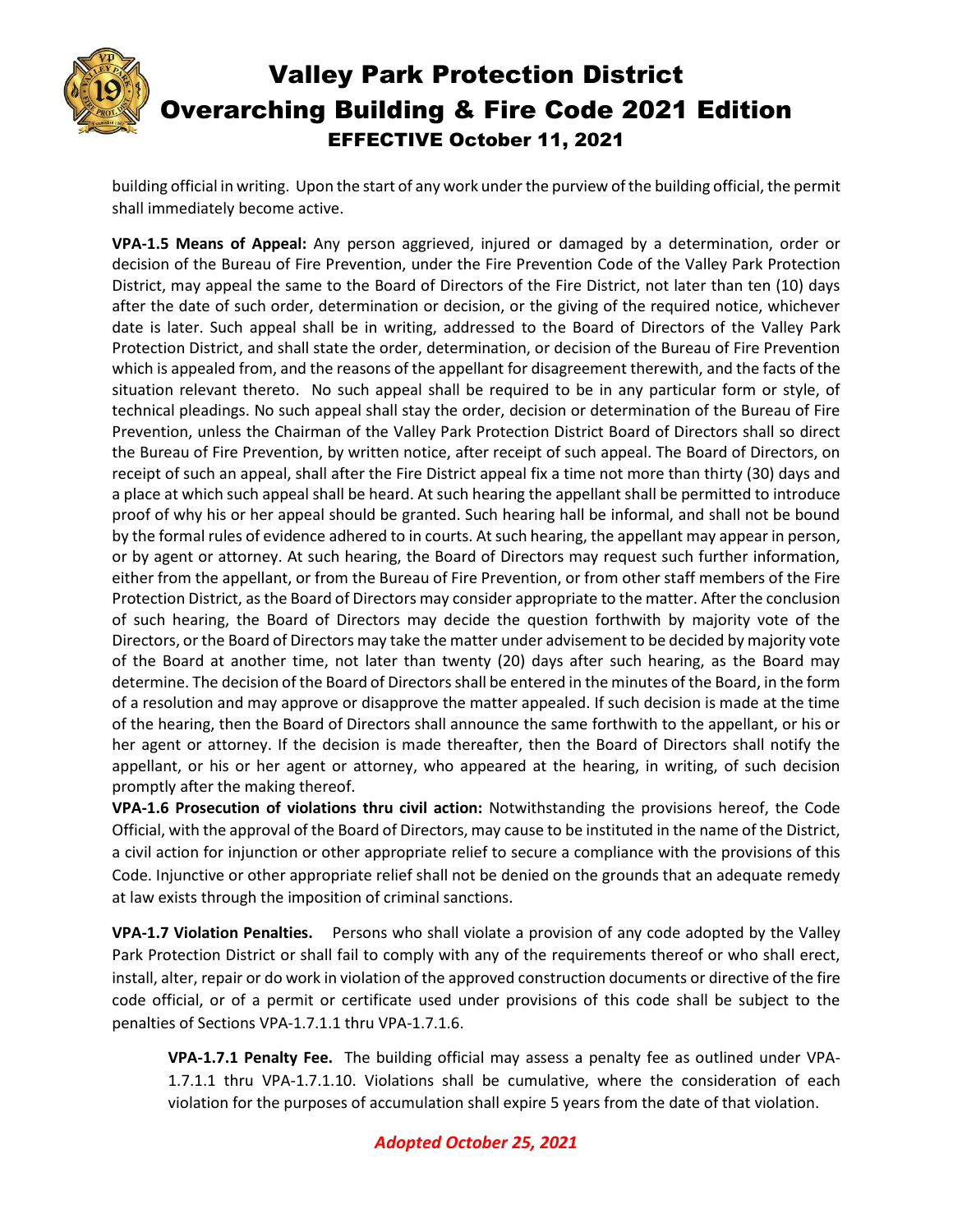

**VPA-1.7.1.1 First Violation.** Any party engaging in work without a valid permit shall be assessed a fee of \$500 for a first offense. A posted Stop Work Order on site, certified letter or e-mail to the e-mail address listed on the permit application shall be considered sufficient written notice.

**VPA-1.7.1.2 Second Violation.** Where the property owner, occupant or contractor found to be engaging in work without the required permit has been previously provided written warning as defined in Section VPA-1.7.1.1, the building official shall assess a penalty fee of \$500 and at least 25% but no more than 100% of the cost of the permit fee in addition to the normal permit fee.

**VPA-1.7.1.3 Additional Violations**. Where a property owner, occupant or contractor has been found to be engaging in work without the required permit and has also previously been found to be working without the required permit two or more times, the building official shall assess a penalty fee of \$500 and 100% of the cost of the permit in addition to the normal permit fee.

**VPA-1.7.1.4 Party Repeatedly Non-Compliant.** Where the same property owner, occupant or contractor has been found engaging in work without the required permits for work occurring at more than one physical address during the previous 5 years, the violations at separate locations shall be considered cumulative for the purposes of determining penalty fees under Section VPA-1.7.

**VPA-1.7.1.5 Continuing Work After a Stop Work Order.** Any work occurring while a Stop Work Order has been placed by the building official and remains in effect shall be subject to an additional violation under Section VPA-1.7.1.3 each additional day that work is found to be occurring or having occurred without the required permits.

**VPA-1.7.1.6 Fees Due.** Any fees assessed under Section VPA-1.7 shall be paid in-full before a permit will be issued or a Stop Work Order lifted for work to proceed.

**VPA-1.7.1.7 Extenuating Circumstances.** Nothing in Section VPA-1.7 shall apply where a property owner, occupant or contractor can clearly demonstrate a good-faith attempt to have complied with all permitting requirements. (e.g. obtained a permit from the wrong fire jurisdiction) This section shall not apply to situations where a property owner, occupant or contractor failed to exercise due diligence in researching the need for a Fire District permit or disregarded notice to do so by other jurisdictions. Obtaining a permit from a municipality or St. Louis County shall not satisfy the requirement of meeting the intent of this section.

**VPA-1.7.1.8 Work Performed Without Valid Permit.** The building official may require the removal of any and all work performed prior to obtaining a valid permit from the District. The building official may also require any space in which unpermitted work was performed to be restored to a safe condition prior to review of any submittals or issuance of a permit, including repairs to demising walls, penetrations, fire protection assemblies, electrical work, fire sprinkler systems and fire alarm systems. Any work required to make a space safe shall not be subject to penalties under Section VPA-1.7.1.5 provided the work being performed is at the requirement of the building official and limited to restoring a safe condition.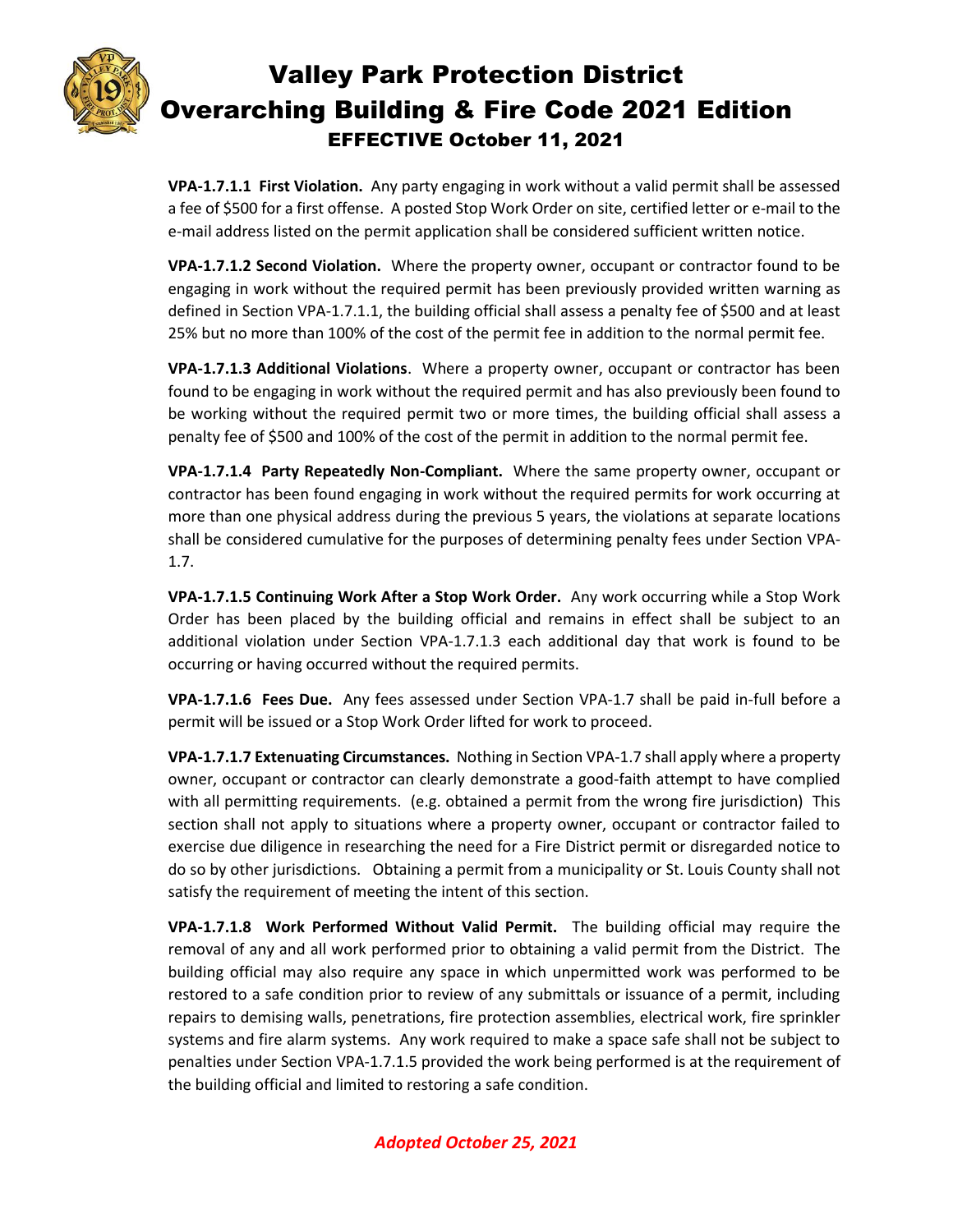

**VPA-1.7.1.9 Falsification of Permit**. Upon finding a falsified permit, falsified signature on a permit inspection or a falsified signature or marking on any approval system used by the District during the course of a permit to sign off on partial inspections, the permit shall become void and all fees paid forfeited. A Stop Work Order shall be immediately in effect as no valid permit will be inplace. Additionally, the project shall incur a penalty fee of \$500 which must be paid before any re-application for permit will be reviewed. Upon review of the re-application, a new permit may be issued again with new fees assessed as any other permit. Where a no valid permit ever existed but a permit was falsified, altered or reposted from a separate location to purport having a District permit, the penalty fee for working without a permit shall apply in addition to the penalty fee for falsification of a permit.

**VPA-1.7.1.10 Residential Dwelling Penalties** The building official shall not assess any fee or fine directly against the lawful residential occupant of any apartment, condominium or home for any violation related to open burning or outdoor cooking appliances. The building official shall have the authority to order the occupant to extinguish a fire in violation of the code and that in his or her opinion based on information available at the time endangers life or property and to order the occupant to remove an open flame (including charcoal grills) cooking device from inside of a dwelling, from inside of an indoor storage area, from a combustible balcony or from a combustible deck. The building official may refuse to approve any new occupancies in a building where such violations are present on adjacent dwelling spaces on the same building. Where such a violation is found during the course of a requested inspection or call for emergency service, the building official or their designee within the District shall have the authority to mitigate the hazard.

**VPA-1.8 Other Permits By Same Party or Parties** Where a permit has been issued for work involving one or more parties, including the property owner, property management firm, contractor and/or tenant, and the parties fail to comply with any requirement of a permit, the Valley Park Protection District may suspend any further inspections on any other permits outstanding and/or to not issue new permits for any of the parties involved until the requirements are met. Nothing in this section waives the requirement for any inspection and no work shall proceed past the point of any required inspection for any permitted work.

#### **VPA-2.0 REFERENCED STANDARDS**

**VPA-2.1 Referenced Standards – NFPA.** The following list of NFPA Standards, in their most recent publication effective at 12:01AM on January 1 of the calendar year following their Edition Year (e.g. January 1, 2015 effective date for NFPA XX 2014 Edition) shall be considered the reference document for the purposes of design, installation and inspection in the Valley Park Protection District unless an earlier version of the NFPA is specifically approved by the fire code official or their authorized representative or unless any specific codes, clauses or amendments contained in the Valley Park Protection District Overarching Building and Fire Codes have been established and therefore supercede: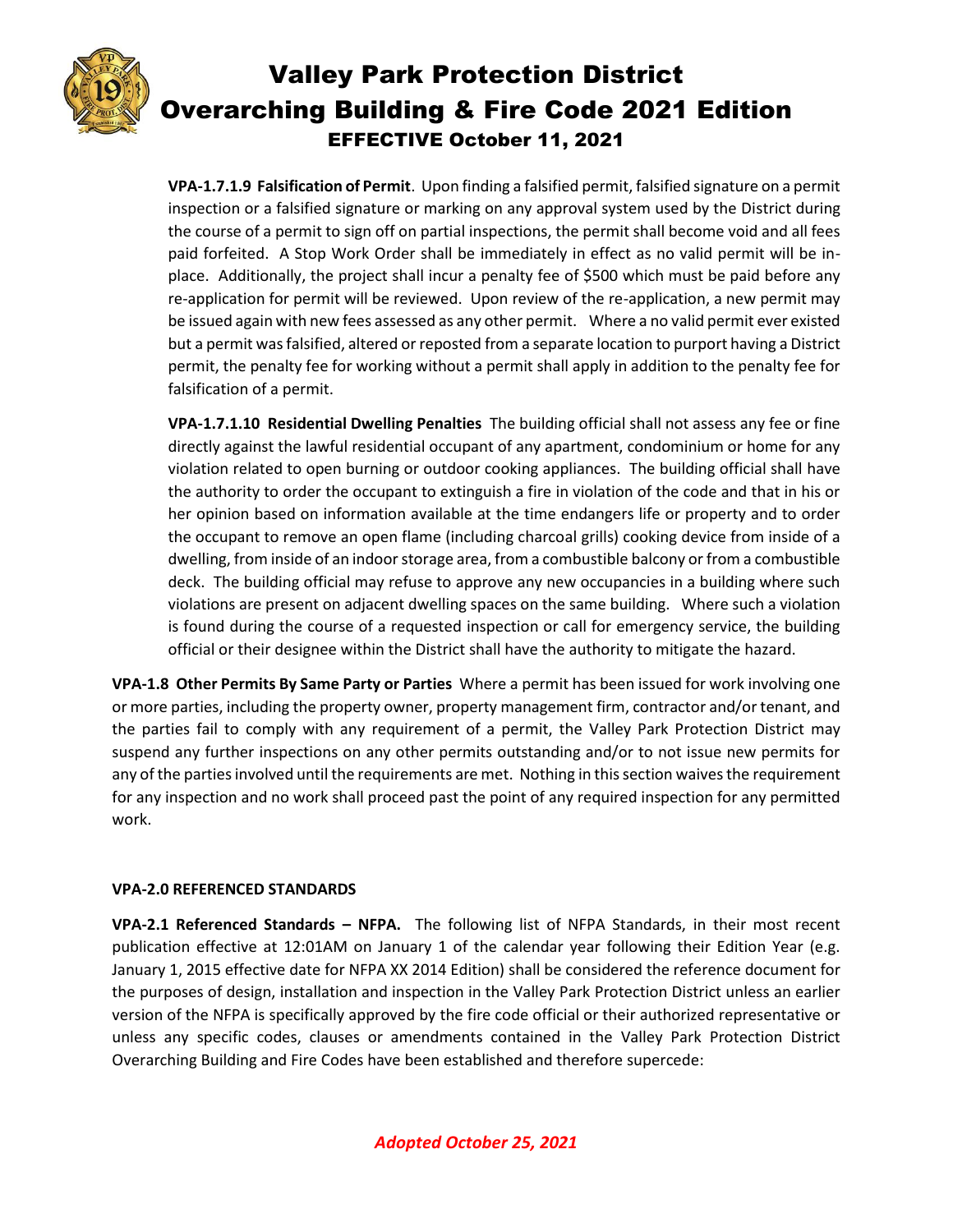



Overarching Building & Fire Code 2021 Edition

EFFECTIVE October 11, 2021

| NFPA 3             |
|--------------------|
| NFPA 13            |
| NFPA 24            |
| NFPA 25            |
| NFPA 70            |
| NFPA <sub>72</sub> |
| <b>NFPA 75</b>     |
| NFPA 80            |
| NFPA 88            |
| NFPA 99            |
| NFPA 101           |

#### **VPA-3.0 DELETED CODES**

**VPA-3.1 Food Trucks** – Permitting and inspections shall be conducted by the District in accordance with the policy prescribed by the St. Louis Metropolitan Fire Marshal's Association. In the absence of any policy by the Association, the District may enforce provisions in IFC 2021 Section 319 for Mobile Food Preparation Vehicles.

**VPA-3.2 Vehicles in Automotive Showroom** – New automobiles, trucks, motorcycles, tractors or motorized vehicles of any kind placed inside of a showroom for display shall not be required to comply with IFC 2021 Section 314.4

**VPA-3.3 Classroom Securement Devices** – Any code relating to Group E occupancy door securement devices for use only in the event of a suspected or verified threat to the occupants during shall be disregarded by the District and building official. Any classroom or room securement devices in a Group E facility shall have facility administration approval, however any and all doors and egress pathways in a common corridor or hallway area shall conform to all applicable codes.

**VPA-3.4 Group E Lockdown and Evacuation Plans** – The District shall not regulate lockdown and/or evacuation plans for Group E occupancies. Any code reference to required approval of such plans by the District or building official shall be disregarded.

**VPA-3.5 Combustible Structure Height Limitation** – Any structure that uses wood, treated wood, fire retardant treated wood, engineered wood, laminated wood or other combustible materials as part of the structural components or non-structural interior framing members shall be limited to a maximum *building height* of seventy feet (70') as measured from the *grade plane* of the lowest ground surface structure to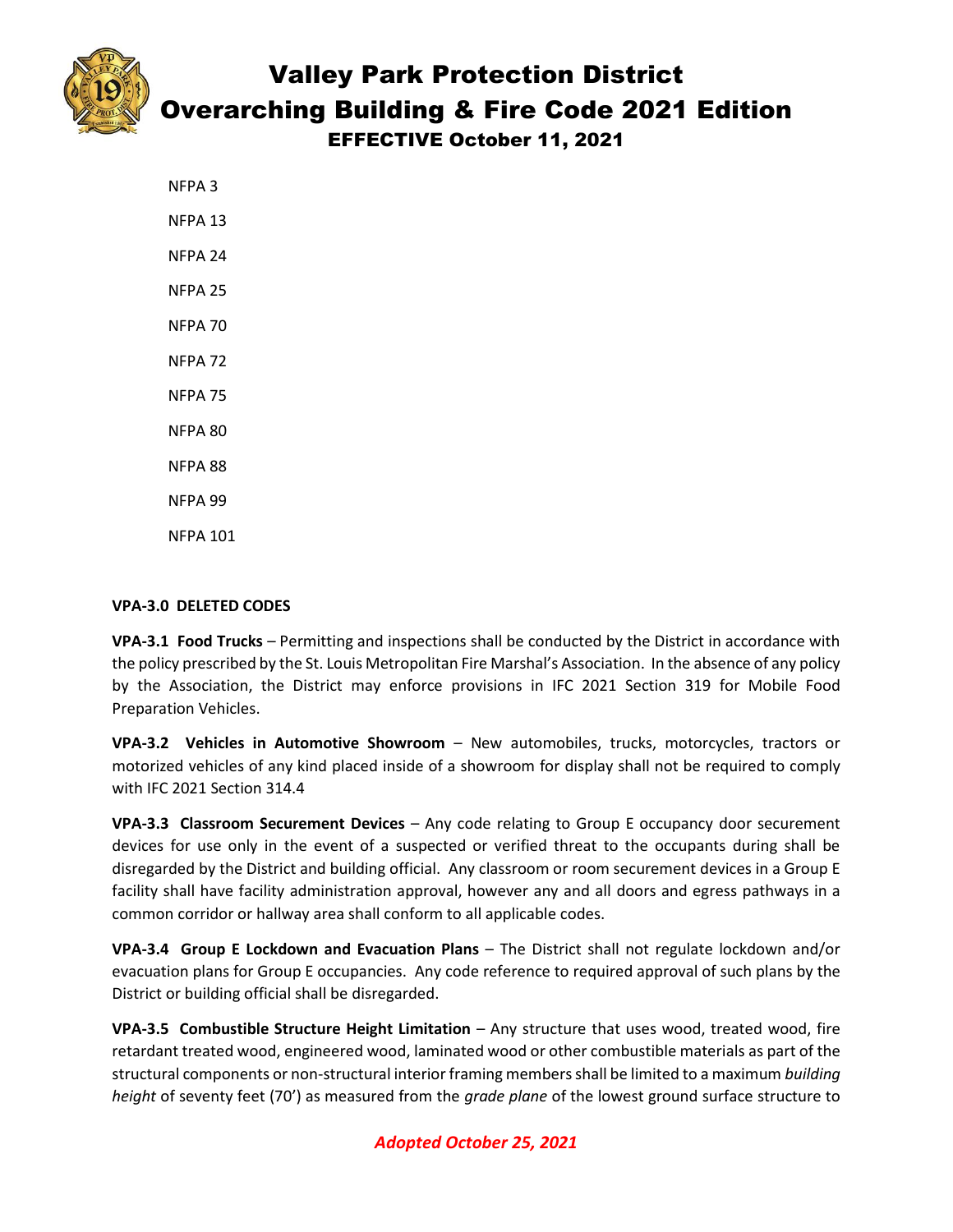

the average height of the highest roof surface. This limitation shall include all structures designated as Type III-A, Type III-B, Type IV-A, Type IV-B, Type IV-C, Type IV-HT, Type V-A, Type V-B or any other type of construction proposed that the fire code official determines to be consistent with this section based on the proposed use of materials.

**VPA-3.6 Mixed Types of Construction Disallowed** – Vertical and/or horizontal fire walls, fire barriers, fire partitions, fire separations, rated assemblies or other similar features, regardless of rating, within any *building (as defined under VP4-2.11)* will not be recognized as separations to allow different Types of Construction on either side of the separation where such different Types of Construction would afford separate code compliance requirements for building area, building height, number of floors, fire sprinklers, fire alarm systems and egress requirements. This prohibition shall supercede and nullify any allowances for mixed Types of Construction afforded under Section 510 of the *International Building Code 2021 Edition.* This does not preclude using a mixture of combustible and non-combustible construction in a building, but rather requires evaluation of the entire structure throughout using the most conservative criteria for materials used. **EXCEPTION:** This provision shall not apply to horizontal or vertical assemblies only separating areas of Type IA, Type IB, Type IIA and/or Type IIB construction from one another.

**VPA-3.6 Change of Occupancy Definition Clarification** – Where the definitions of the *International Building Code, International Fire Code* and *International Existing Building Code* of *Change of Occupancy* may appear in their codes, it shall not be misconstrued to apply to situations were a change of the tenant occurs in a commercial space but the Occupancy Classification or Use Designation does not change between the former and proposed or new tenant. Where the Occupancy Classification and/or Use Designation changes between the former and proposed or new tenant, the District typically refers to this as a "*Change of Use*".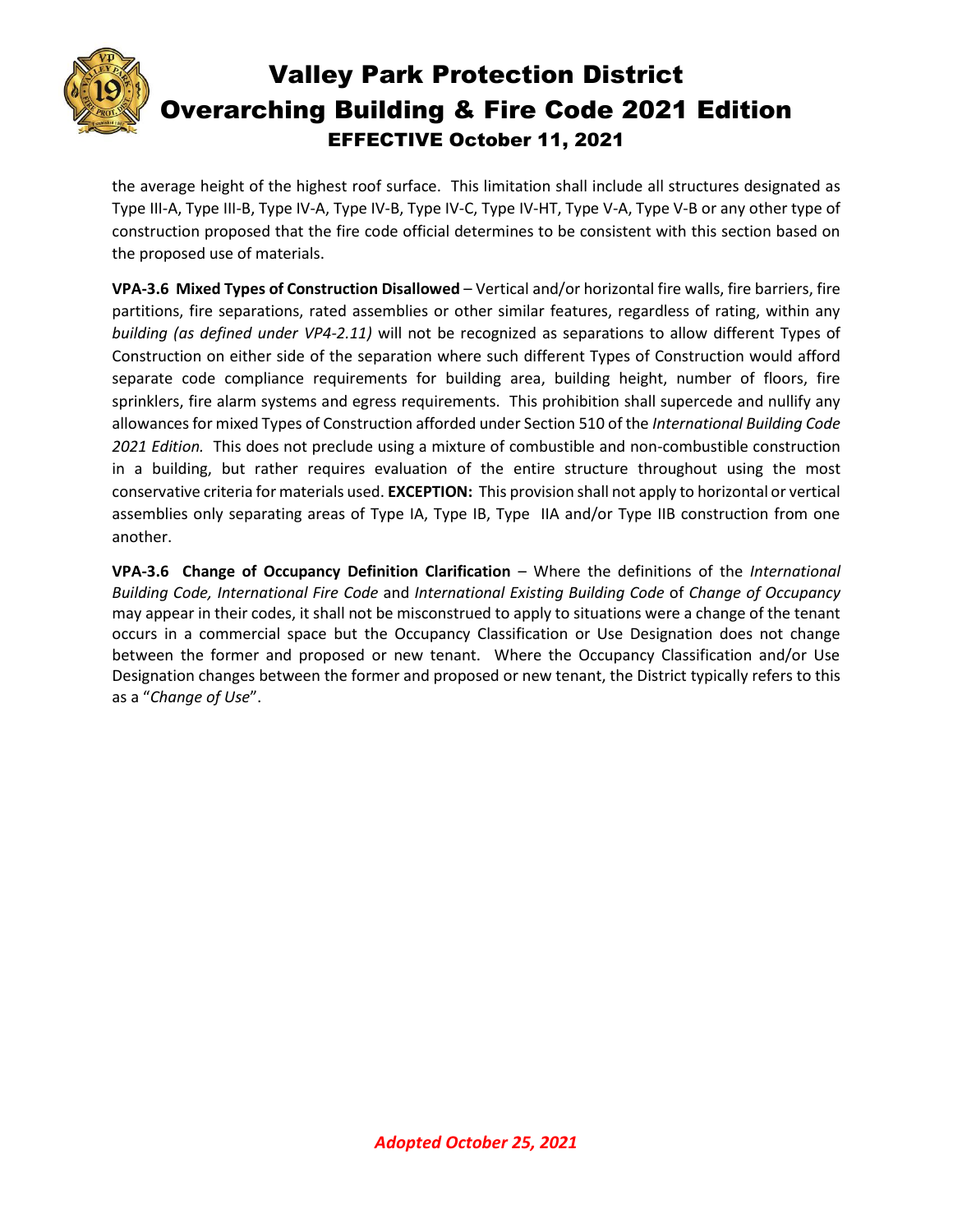

# **Appendix VP1 Code Requirements for Apparatus Operation**

#### **Section VP1-1.0 Applicability**

**VP1-1.0 Applicability:** Appendix VP1 shall supersede any requirements, allowances and/or exceptions in the International Building Code, International Existing Building Code and International Fire Code. In the event that any portion of this Amendment comesinto conflict with any published code otherwise adopted by the Valley Park Protection District, the Fire Marshal shall have the final rule making authority.

#### **Section VP1-1 Design Vehicle - Apparatus**

**VP1-1.1 – Size:** The Design Vehicle for the purposes of turning radii, access and other site plan considerations shall be the largest apparatus currently in-service or under order by the Valley Park Protection District or any of its mutual aid partners, however under no circumstances shall the design vehicle be smaller than a custom-manufacturer produced aerial ladder truck with tandem rear axles, a 105' platform, weighing at least Ninety Thousand Pounds (90,000#) with single axle loads of up to Thirty Three Thousand Five Hundred Pounds (33,500#), tandem axle loads of up to Sixty Two Thousand Pounds (62,000#) and with dimensions of at least nine feet (9') wide, thirteen feet six inches (13'6") in height and forty-five feet (45') in length. Typical configurations of apparatus for this region are shown as exemplars for civil site plan design considerations, but any one of these may be the initial or primary response apparatus at any site in this District:

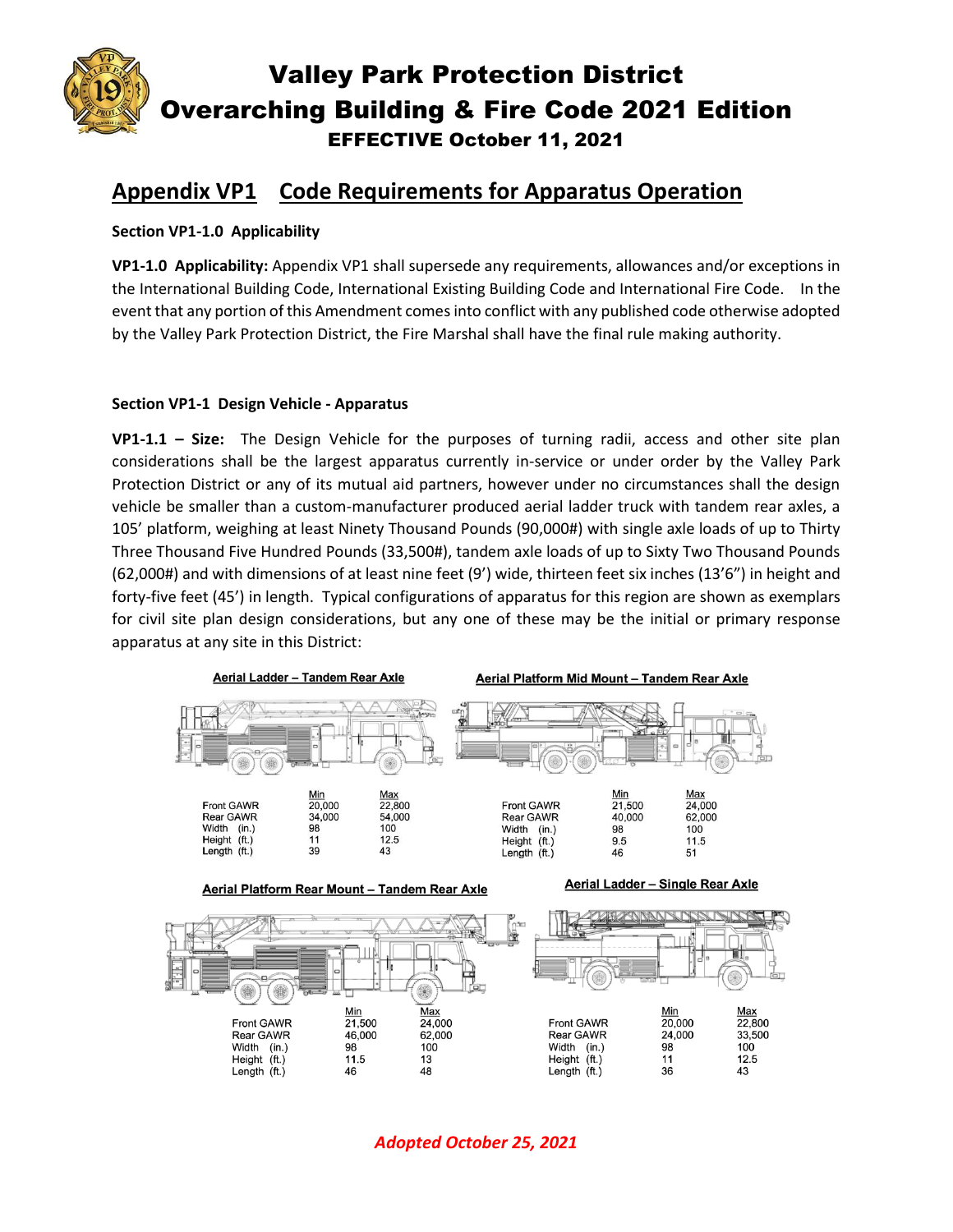

#### **Section VP1-2 Fire Department Connections:**

**VP1-2.1 – Size:** Fire Department Connections (FDC's) shall consist of a five inch (5") Storz connection into a minimum five inch (5") piping system. The piping system from the FDC to the main sprinkler system piping shall be a minimum of five inches (5") in diameter. The Storz connection shall be installed on a 30 degree down angle. Where hydraulic design calculations require a main sprinkler riser size of 3" or less diameter, a single 2.5" connection shall be allowed at the FDC in accordance with NFPA guidelines.

**VP1-2.2 – Location:** All Fire Department Connections (FDC's) shall be located no more than 75 feet from a hydrant capable of a minimum flow of 1500 GPM and shall be located no more than ten feet (10') from a paved surface capable of supporting a Ninety Thousand Pound (90,000#) aerial fire apparatus.

**VP1-2.3 – Walkway**: A walkway shall be provided between the paved apparatus access and the FDC. The walkway shall be of hot-placed asphalt pavement or of poured-in-place concrete and shall be a minimum of 36 inches in width.

**VP1-2.4 – Visibility:** The Fire Department Connection (FDC) shall be clearly marked with a sign. The sign shall have the legend "FDC" in white letters six inches (6") in height on a red retro-reflective background. The sign shall be permanently affixed to the building above the FDC. The FDC shall be visible from the apparatus access area and shall not be obstructed by any landscaping or other concealment device.

#### **Section VP1-3 Aerial Ladder Apparatus Access**

**VP1-3.1: Rooftop Access:** All buildings with at least one side elevation of less than seventy (70) feet, as measured from the ground to the top edge of any wall, roof or other building assembly shall have a location designated for aerial apparatus rooftop access.

**VP1-3.2: Paved Access:** Where Section VP-1.2.1 is applicable, the property shall feature a location on the paved parking/driving area or accessed from the paved parking/driving area that is designated an "Aerial Ladder Access" location. The designated area shall be able to accommodate an aerial apparatus fifty (50) feet in length, twenty (20) feet in width and capable of supporting a tandem drive axle apparatus with a gross weight of Ninety Thousand Pounds (90,000#). The location shall be such that the aerial turntable of the apparatus is no more than 45 feet from the side of the building. The location may be part of the driveway, loading area or other paved driving surface but shall not be a location where vehicles are allowed to be parked and left unattended for any amount of time.

**VP1-3.3: Marking:** The Aerial Apparatus Access location shall be marked with a 12"x18" sign, with a legend of "Aerial Ladder Access" consisting of white letters and border on a red retro-reflective background. Additionally, the location of the centerline of the aerial apparatus turntable shall be marked with a painted or epoxy thermoplastic 4" red stripe placed horizontally across the pavement.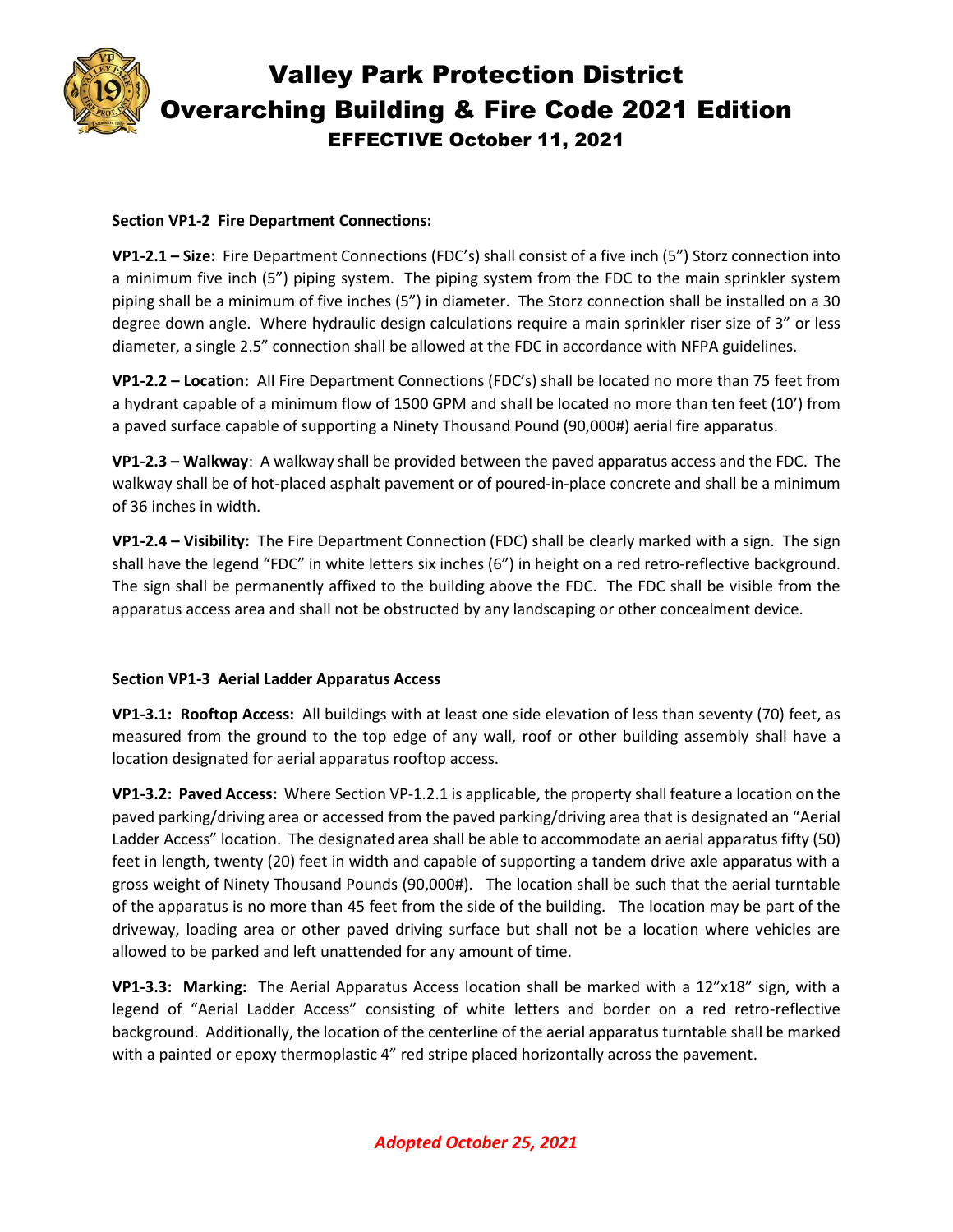

**VP1-3.4: Rooftop Ladder Landing:** There shall be an established rooftop ladder landing location on the flat roof of any building where the top edge of the building measures seventy (70) feet or less from the adjacent ground surface to receive the ladder from the aerial apparatus at the designated access area as designated by the Fire Marshal.

**VP1-3.4.1: Delineation:** The landing shall be delineated by two permanently affixed red posts, a minimum of eighteen (18) inches tall as measured from the top or outermost edge of the roof to the top of the posts, and wrapped in red retro-reflective sheeting. The posts shall be flexible delineation posts as typically found on highway or aviation taxiway systems and shall give or bend if they come into contact with the aerial ladder. The posts shall be placed 6 feet apart (center to center) on the edge of the building roof or parapet wall and shall be clearly visible from the ground level.

**VP1-3.4.2: Landing Platform**: On any building with a parapet wall that extends more than six (6) inches above the plane of the roof, a platform shall be built as a landing area for egress from the aerial ladder. The platform shall be a minimum of six (6) feet wide by six (6) feet long and shall extend between the Delineation posts required in Section VP-1.2.4.2. The platform shall feature a handrail on at least one side that extends fortytwo (42) inches above the platform landing and stairs.



**VP1-3.4.3: Materials:** The landing shall be made of metal. All standing, walking and landing stairway surfaces shall be made of diamond safety grating punched metal tread plate.

**VP1-3.4.4: Stairway Access to Landing Platform:** Any elevated landing platform shall be accessed from the rooftop surface by stairs conforming to Section 1009 of the 2012 International Building Code, however no portion of that code shall supersede anything in Appendix VP1.

**VP1-3.4.5: Securement:** Any landing and stairway access shall be permanent affixed to the roof by bolted or welded connections.

**VP1-3.4.6: Roof Edge Suitable for Aerial Ladder:** The edge of the roof or parapet wall at the identified aerial ladder landing area shall be built of a material that can accommodate the placement of the aerial ladder gently against the building without damaging the building or aerial apparatus. Furthermore, the roofing and/or parapet wall material shall be of a composition and affixed in a manner to allow persons and equipment to come into contact with the roof, stand or hold onto the roof or otherwise load the roof in such a manner during egress from the ladder or rooftop without the roof or parapet failing, disfiguring or otherwise becoming unstable or unreliable during rooftop access operations.

**Section VP1-4 Fire Lanes**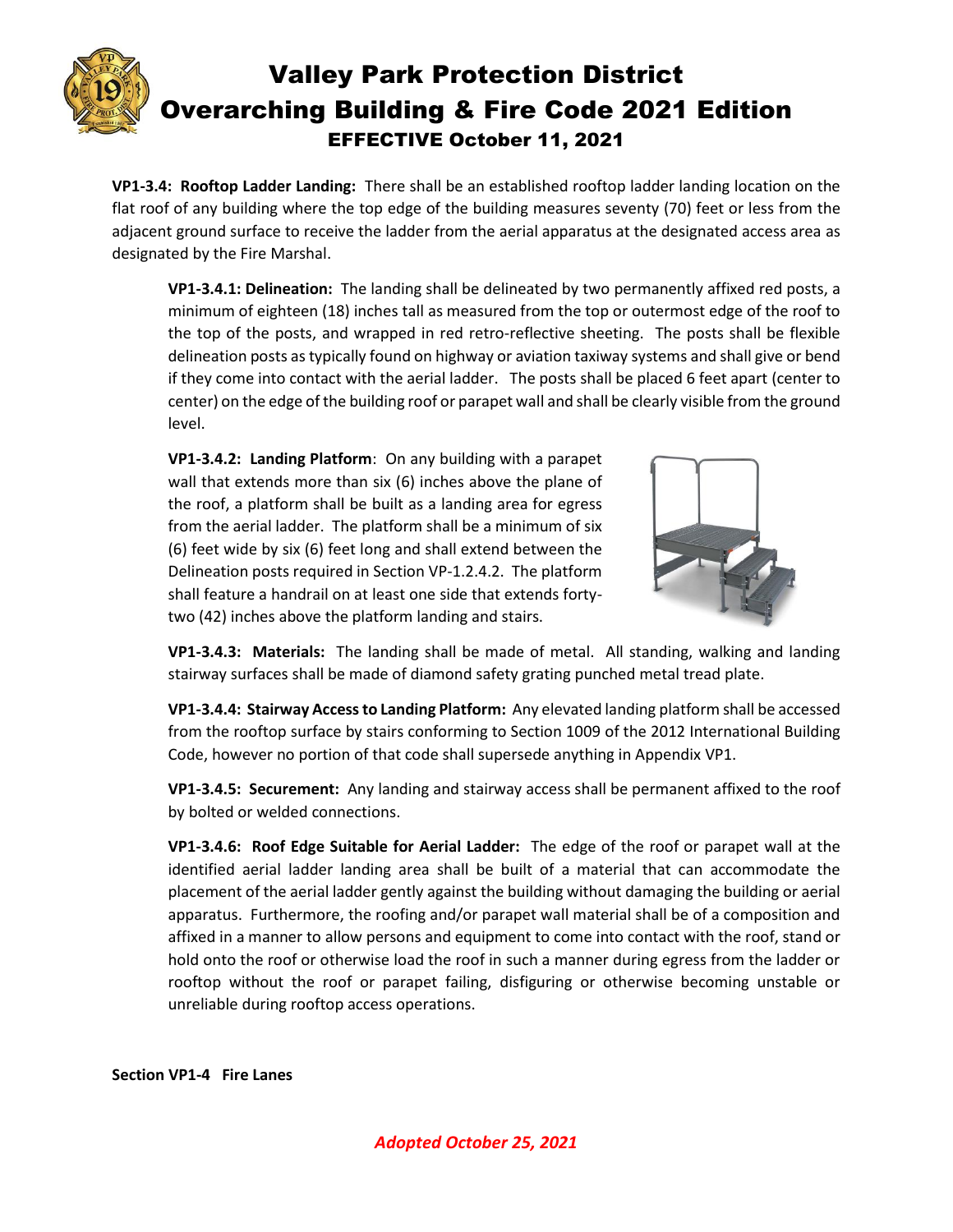

**VP1-4.1 Definition:** A fire lane is any pathway or surface on public or private property, including public streets and highways, suitable for operation of a motor vehicle, that may be so designated by the Fire Marshal to ensure proper access for fire apparatus, ambulances and support vehicles to perform emergency services to the public. A Fire Lane may be designated to restrict access, parking or both. The minimum clear path required for fire apparatus to travel and operate is eighteen (18) feet in width.

**VP1-4.2 Designation:** Fire Lanes shall be located as necessary to ensure access for fire and emergency medical services. Fire lanes shall be designated by the Fire Chief, Fire Marshal or other representative authorized by the Fire Chief. Fire lanes must be maintained to full compliance for any adjacent buildings to pass new occupancy and/or annual inspection.

**VP1-4.3 Residential Streets:** Public and private residential streets shall be constructed to a minimum width of twenty-six (26) feet. Where small lot sizes and/or density may create access problems due to on-street parking, the Fire Marshal may designate Fire Lanes under section VP1-4.1 and require a supporting ordinance restricting such from the municipality or St. Louis County. Site plans approved by the District with such a designation are only valid if the ordinance is passed, maintained and enforced.

**VP1-4.4 Cul-De-Sacs:** New public and private residential streets with a cul-de-sac less than ninety-six feet (96') in diameter shall be built without any island, median or other obstruction in the center of the culde-sac.

**VP1-4.5 Traffic Calming Devices:** Traffic calming devices such as gates, planters, speed humps, speed bumps, chains, pipes, bars, wood or metal horses or other horizontal or vertical obstructions within the paved driving area are prohibited on any driving surface used by fire apparatus to access an emergency scene, including on public roadways.

**VP1-4.5.1 Exception for Traffic Calming Devices as Part of Engineering Study:** Where a publicly maintained street, road or highway exhibits a significant traffic safety concern, traffic calming devices may be allowed at the discretion of the District subject to the following:

- A. A traffic study has been performed by a licensed Professional Traffic Operations Engineer
- B. The study is sealed by the same who shall be a licensed professional engineer in the State of Missouri
- C. The traffic study identifies one of more specific problems, as verified through engineering study, where traffic calming devices are proposed by the traffic engineer as a likely solution
- D. The installation and maintenance of the traffic calming devices is to be performed by a municipal, county or state agency under whose jurisdiction the maintenance of the driving surface lies
- E. The responsible agency agrees to remove the traffic control devices if the District finds that the devices adversely affect the District's ability to provide adequate EMS & fire protection services due to physical damage to District equipment or inability to adequately navigate the device(s) or retain access to property
- F. The devices do not require District personnel to stop and exit the response apparatus to open, move or otherwise adjust the traffic calming device(s).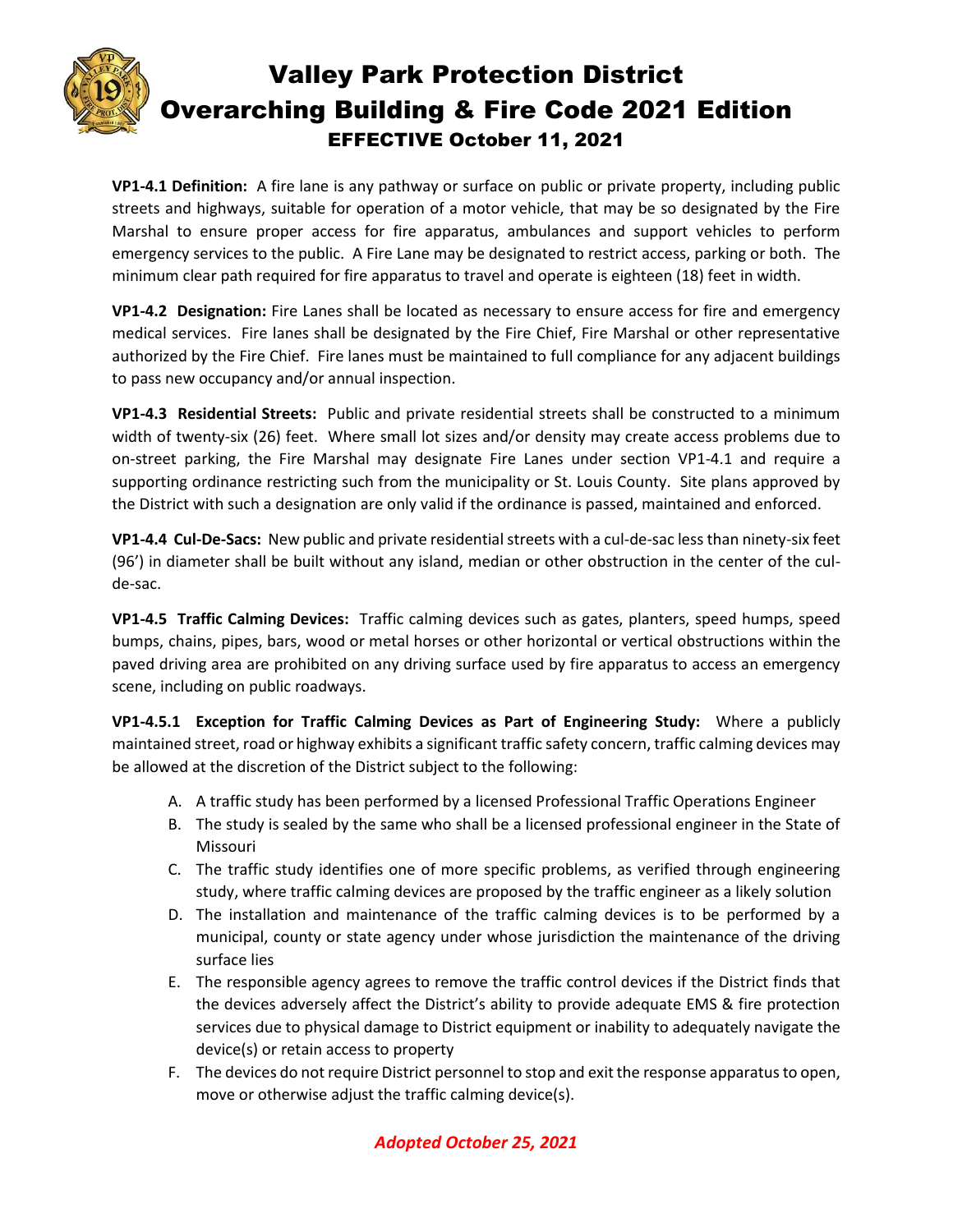

- G. The devices do not create a physical obstruction that would damage District apparatus
- H. The installation of devices at any given location shall not automatically approve or qualify installation of similar devices at any other location within the District.

**VP1-4.6 Commercial Streets:** Public and private streets serving commercial properties shall be a minimum of twenty six (26) feet wide with no parking on either side of the street. If on-street parking is to be allowed, the minimum street width shall be increased by eight (8) feet per direction of travel with adjacent parking.

**VP1-4.7 Marking:** Fire lane shall be marked with "No Parking Fire Lane" signs at the beginning and end of every fire lane in accordance with Appendix D of the 2021 Edition of the International Fire Code. Additionally, on private property, the curb shall be painted white, yellow or red continuously throughout the fire lane. If no curb is present on private property, the pavement shall be marked "No Parking Fire Lane" every fifty (50) feet in white, yellow or red painted lettering.

**VP1-4.8 Maintenance and Repair:** It shall be the responsibility of the property owner to install and maintain Fire Lanes. Active pavement and/or curb repairs shall have the markings restored upon completion of repair work, however no fire lane markings shall be absent for more than thirty (30) calendar days due to repairs.

**VP1-4.9 Gates:** Gates meeting the conditions described hereinafter may be excepted from the application of VP1-4.5. In such case a Developer, Owner, Board of Trustees, etc. may install a gate if first approved by the Fire Marshal of the Valley Park Protection District upon application, if the Fire Official finds the following:

- 1. That the gate to be erected is at least 40 feet back from the edge of the cross street from which access to the gated road is obtained.
- 2. The minimum gate width shall be 20 feet or have net clear opening of 12 feet for single lane access.
- 3. Gates shall be of the swinging or sliding type. Construction of gates shall be of materials that allow manual operation by one person from the public side of the gate.
- 4. Gate components shall be maintained in an operative condition at all times and replaced or repaired when defective.
- 5. Manual opening gates shall not be locked with a padlock or chain and padlock unless they are capable of being opened by means of a Fire Department Master Key – Rapid Entry Knox System.
- 6. Locking device specifications shall be submitted for approval by the fire code official.
- 7. Electric gates shall be equipped with a means of opening the gate by fire department personnel for emergency access. Emergency opening devices shall be approved by the fire code official.
- 8. That the developer and/or Board of Trustees, its successors and assigns of the subdivision install a "rapid entry" key operated switch through the Knox Box System, known as a rapid entry system, system approved by the Valley Park Protection District.
- 9. All developers or Trustees shall install a Lock-Box of adequate size so that all keys needed to gain access to the exterior and interior designated areas (such areas designated for common use and/or all service equipment area) shall be accessible at all times to the Fire District. Owners' shall clearly mark all keys within the Lock-Box and shall indicate doors to which such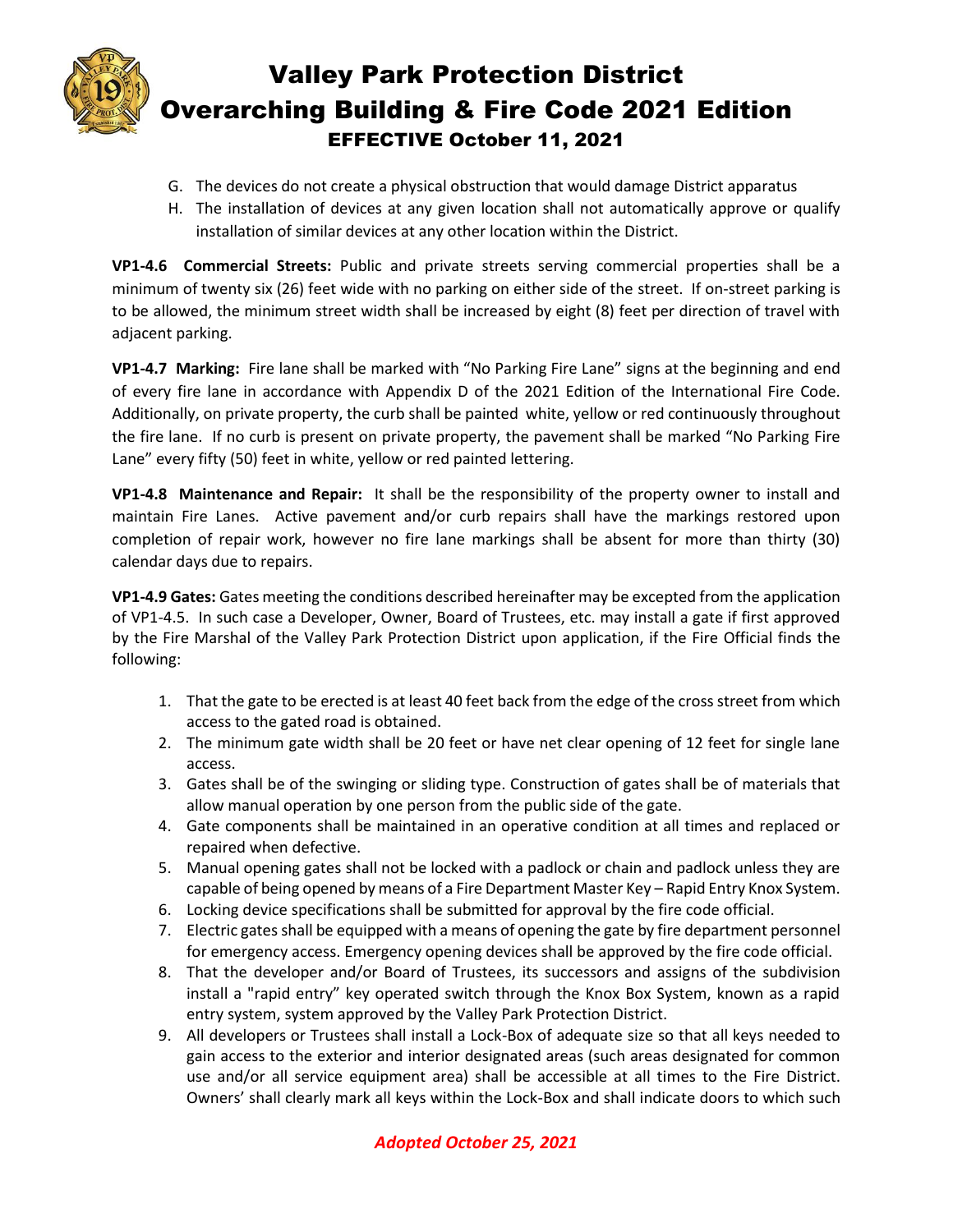

keys belong. All tags, marking systems, location and size of lock-box, shall be at the discretion of and with the approval of the Fire Marshal.

- 10. The Developer or Trustee of said development shall install the Lock-Box System according to the Manufacturers recommendations and directions, and at the direction and approval of the Fire Marshal.
- 11. The Developer or Trustee of said development shall be responsible for any key changes and additions to the plan, or plat filed with the Fire District, and it shall be the responsibility of the Owner to notify the Fire Marshal, in writing, of any changes or additions required in or to the Lock-Box.
- 12. The cost of Purchase, Installation and Maintenance of the Lock-Box security system shall be the responsibility of the Developer and/or Trust of the subdivision.
- 13. That the gate shall have installed a power failure override and spring design system which will open the gates in the event of an electric power failure and/or pull pin system.
- 14. That the Developer and/or Board of Trustees of the subdivision shall agree to keep the gates open at all times during inclement weather.
- 15. That the developer or Board of Trustees of the subdivision agree to incorporate and adopt in their Indenture of Subdivision Restrictions, a provision accepted by the Valley Park Protection District. The provision must hold the District, its agents and employees, harmless from any and all liability as a result of increased response time directly result of the gated community and the system described and or damage to gates in answering of an emergency call. The maintenance and cost of repair of the gates and supplies shall be at the sole cost of the subdivision.
- 16. To provide a means to manually release the gate from the electronically operated mechanism.
- 17. The Trustees and/or Property Management shall notify the Fire Protection District of any change in the Trustees or Property Management Company.

#### **VP1-5 Building Identification**

**VP1-5.1 Inspection Decals:** The fire code official or their authorized representative may place a decal on the exterior of the building to identify that the commercial building has passed its annual commercial inspection. The decals shall indicate the nominal year of the commercial inspection and shall not be removed without the permission of the fire code official.

**VP1-5.2 Building Systems Decals:** The fire code official or their authorized representative may place a decal on the exterior of the building, preferably near the main entrance, identifying building systems or special considerations that may exist inside the building that may affect the priority or operations of emergency responders at that location. The decals shall not be altered or removed except by the fire code official or their authorized representative.

**VP1-5.3 Enclosed Stairway Color Coding System:** All enclosed stairways in a commercial building shall be identified by a unique color within the commercial building. Stairwells shall be identified by a 3" x 3" retro-reflective decal identifying the color and floor number at each floor. The color-coded decal and legend shall conform to the specifications identified by the Fire Marshal or the designated code official. The decals shall be placed on the lower interior and exterior corner of every stairwell access door and shall also be posted on the lower corner of the main doorway(s) or side glass at the main entrance to the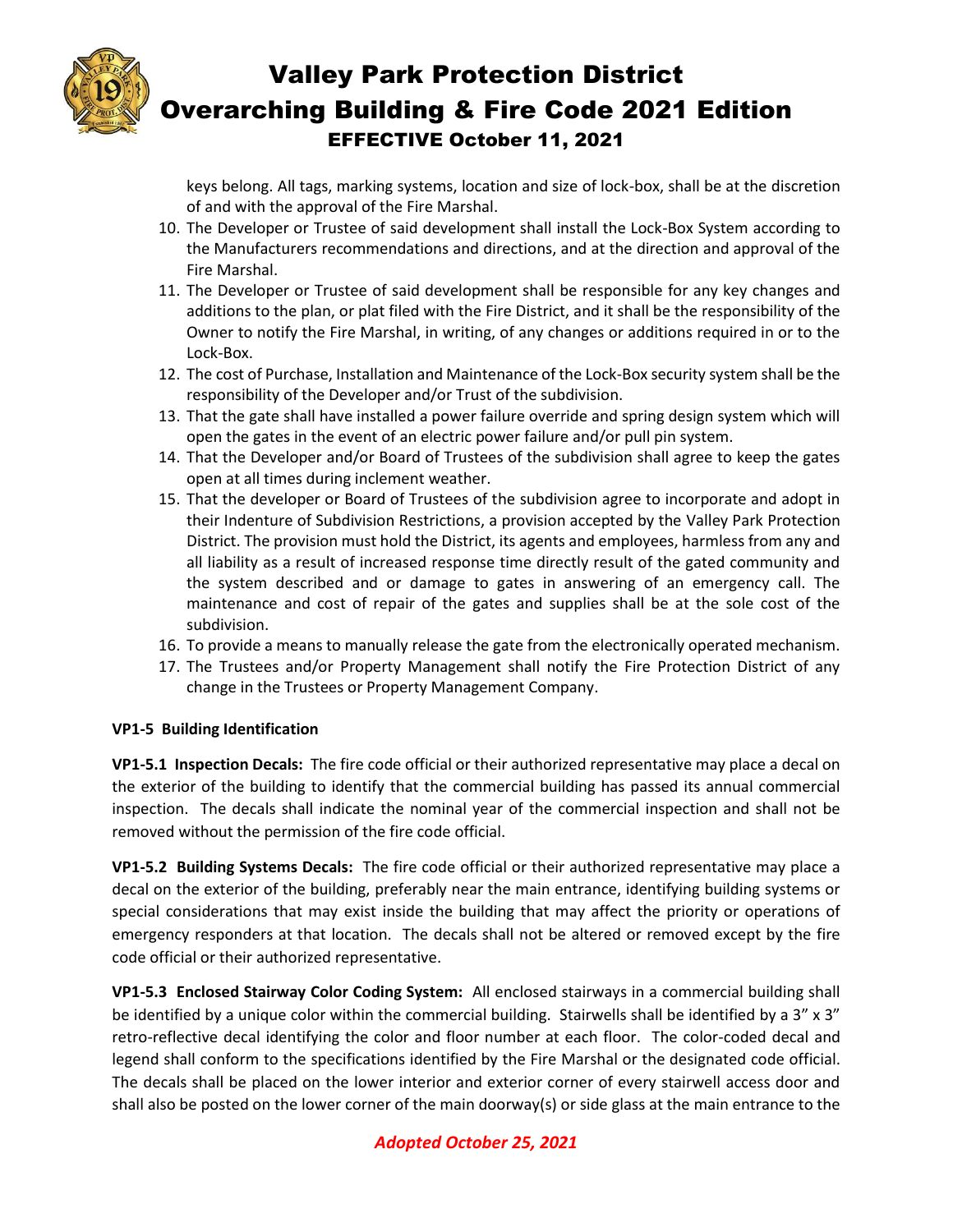

building which displays the physical address along with any other service entrance likely to be used by the fire service in the event of a call for emergency service. The decals shall be arranged so that the left most decal represents the color assignment of the left most stairwell as viewed from the exterior of the building facing the main entrance door. Floor designations shall match the floor designation scheme of any building elevator system and all interior floor designation signage.

**VP1-5.4 Natural Gas Lines:** All piping on commercial structures carrying natural gas shall be continuously painted yellow or feature a yellow sticker with black legend displaying "Natural Gas" every six feet (6') along the piping run.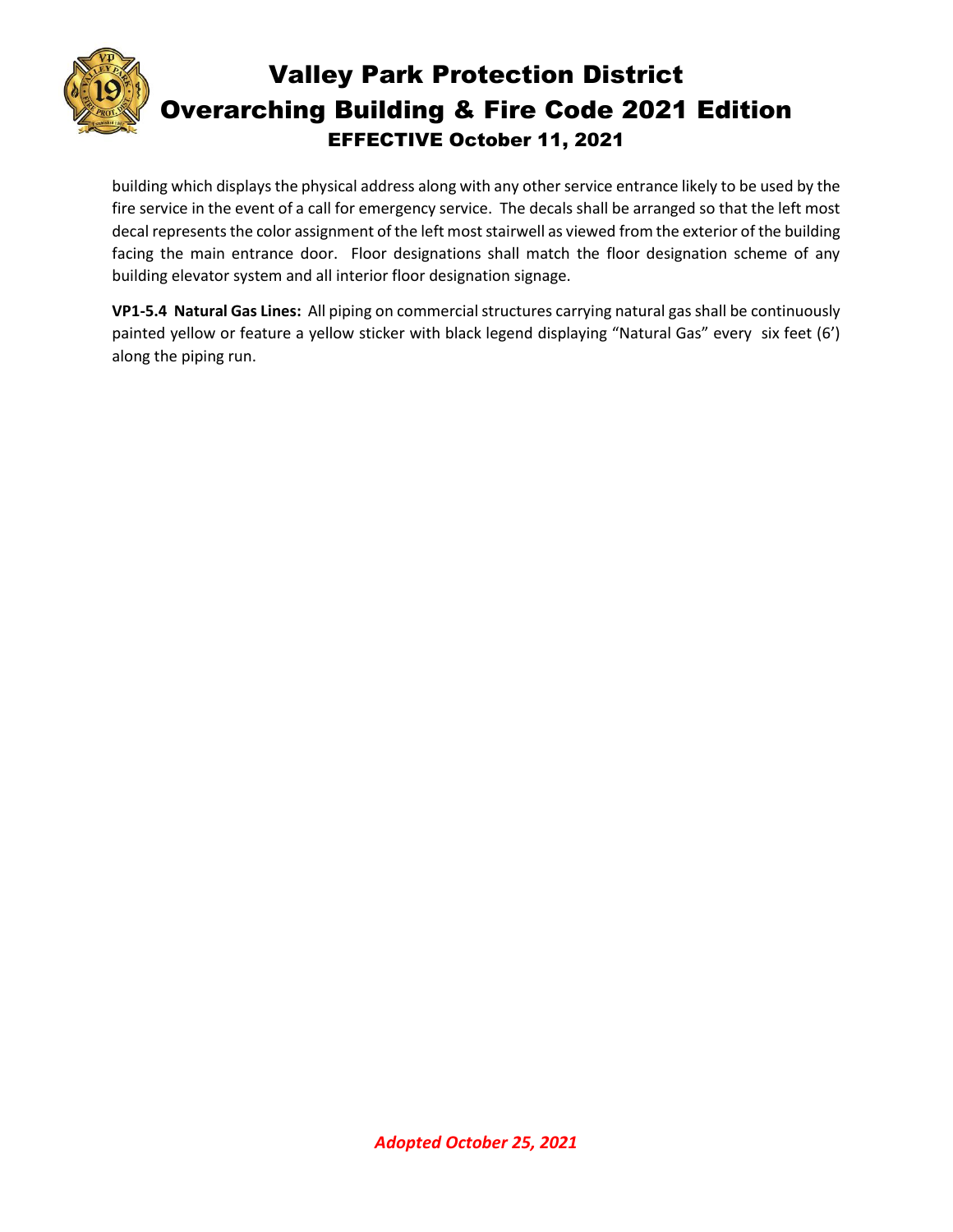

## **Appendix VP2 Use of Materials**

#### **VP2-1 Applicability**

**VP2-1.0 Applicability:** Appendix VP2 shall supersede any requirements, allowances and/or exceptions in the International Building Code, International Existing Building Code and International Fire Code. In the event that any portion of this Amendment comesinto conflict with any published code otherwise adopted by the Valley Park Protection District, the Fire Marshal shall have the final rule making authority.

#### **VP2-2.0 Temporary Structures**

**VP2-2.1 Materials.** All temporary structures shall be constructed of new materials or pre-engineered materials free of damage or defects and specifically designed for assembly, use, disassembly and reuse thru such securement means as pins, bolts and other engineered connections as approved by the building official. Wood members shall be new material unless they are enclosed or an integral part of an engineered system.

**VP2-2.2 Flooring**. All flooring in temporary structures shall be constructed using pre-engineered panels or new structural materials. The use of pre-engineered materials shall be consistent with the manner in which the device or system was designed as indicated thru sealed engineering drawings and/or certification by a nationally-recognized third party evaluator such as Underwriter's Laboratory.

**VP2-2.3 Joist Orientation.** All wood flooring supports and joists shall be oriented so that the joist carries the load with the thickest axis in the vertical (y-axis) plane. Plank-style floor construction shall not be allowed for load-bearing flooring members.

**VP2-2.4 Bearing.** Notwithstanding any other provisions of this code, the joist shall extend beyond the bearing point by a distance equal to or greater than the vertical depth of the joist.

**VP2-2.5 Cables and Straps**. Temporary structures or canopies may be secured with cables or straps displaying a rated design load that exceeds 200% of the estimated wind load on the secured structure for a 40 mile-per-hour sustained wind. Cable or metal-rope ends must be returned from the load point and secured back to the main cable by a crimped or bolted metal cable clamp.

#### **VP2-3.0 Separation Walls**

**VP2-3.1 Separation Not To Circumvent Protection System Requirements.** Separation of two or more adjacent spaces of similar or equal Use Group hazard thru the use of a lobby, atrium, fire barrier, fire wall or fire partition shall not preclude the building official from requiring automatic fire detection or protection systems if the aggregate area of the similar separate areas exceeds the threshold where such systems would otherwise be required if no separation were present.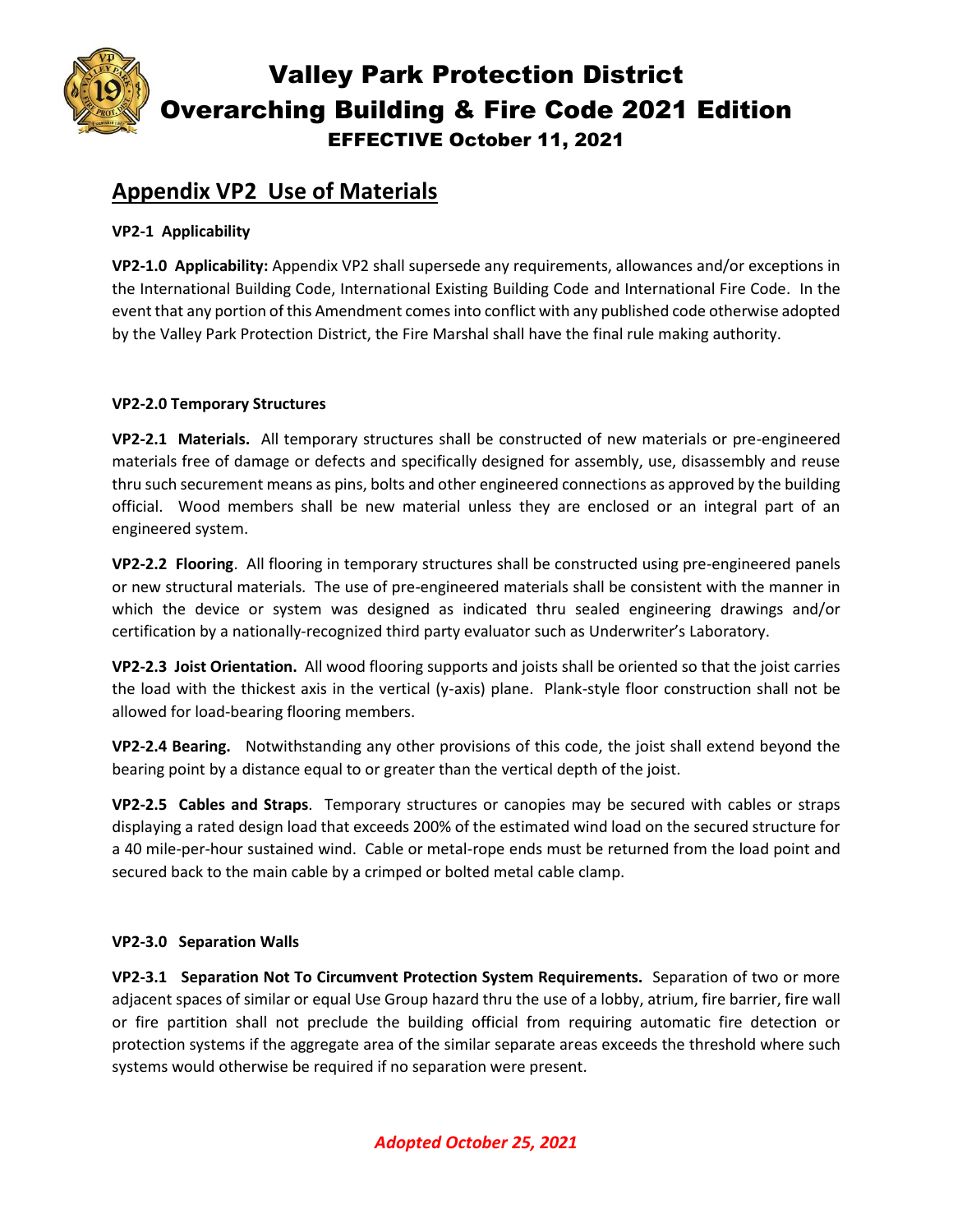

**VP2-3.2 Exclusions Disallowed:** The following uses, regardless of their size in relation to the structure or occupancy, shall not be considered Incidental Uses and shall require building construction and fire protection systems as classified elsewhere:

- 1. Drive-Thru Service Bays as defined in the IBC
- 2. Drive-Thru loading or unloading areas

**VP2-3.3 Tenant Separation Walls.** Walls separating tenant spaces in any commercial building shall be fire partitions with a fire resistance rating of no less than 1 hour. The walls shall be continuous from the floor to the underside of the floor, roof slab or deck above and shall be securely attached thereto. These walls shall be continuous through all concealed spaces such as the space above a suspended ceiling. The wall shall be draft stopped and sealed at all penetrations, joints and rated openings.

#### **Exceptions:**

- 1. Tenant Separation Walls are not required under Section VP2-4.3 when a multi-tenant building is equipped with an automatic sprinkler system and the tenant spaces are Use Group B or Use Group M.
- 2. Tenant Separation Walls are not required under Section VP2-4.3 when a multi-tenant building subdivides the tenant space such that all of the following conditions are true:
	- a. Any two adjacent tenant spaces are less than 500 square feet each
	- b. The total square foot area of any floor of the building is less than 4000 square feet.
	- c. The tenants share common bathroom, vending and ancillary areas accessed from a common corridor
	- d. No food preparation areas are within any tenant space

### **VP2-4.0 Electrical**

**VP2-4.1 Emergency and Standby Power Generator Required:** An emergency and standby power system shall be required in all newly constructed Group R-1 Hotels & Motels, Group R-2 Hotels & Motels, all Group R facilities classified as Group R-4 Condition 2 (as defined under *2021 International Building Code* Section 301.5.2) and any Group I facility. This section shall also apply to any existing building converted to such an occupancy or use. This emergency and standby power system shall be capable of continuously powering for a minimum of 96 hours all exit lighting, emergency lighting, HVAC systems, hot water heating systems, fire alarm systems and emergency responder communication systems in the building as may be required elsewhere in the code. At least one overhead light in every occupant room and one outlet in every occupant dwelling room or unit shall be powered by the emergency and standby power system. **EXCEPTION:** This requirement shall not apply to any existing facility legally operating in this capacity on or before August 1, 2021.

**VP2-4.1 Photovoltaic System Disconnect Required:** Any photovoltaic array located on any commercial structure shall have a means of disconnect at each array before the power from the array is connected to any wire carrying power from or to any other array or photovoltaic assembly or system. The means of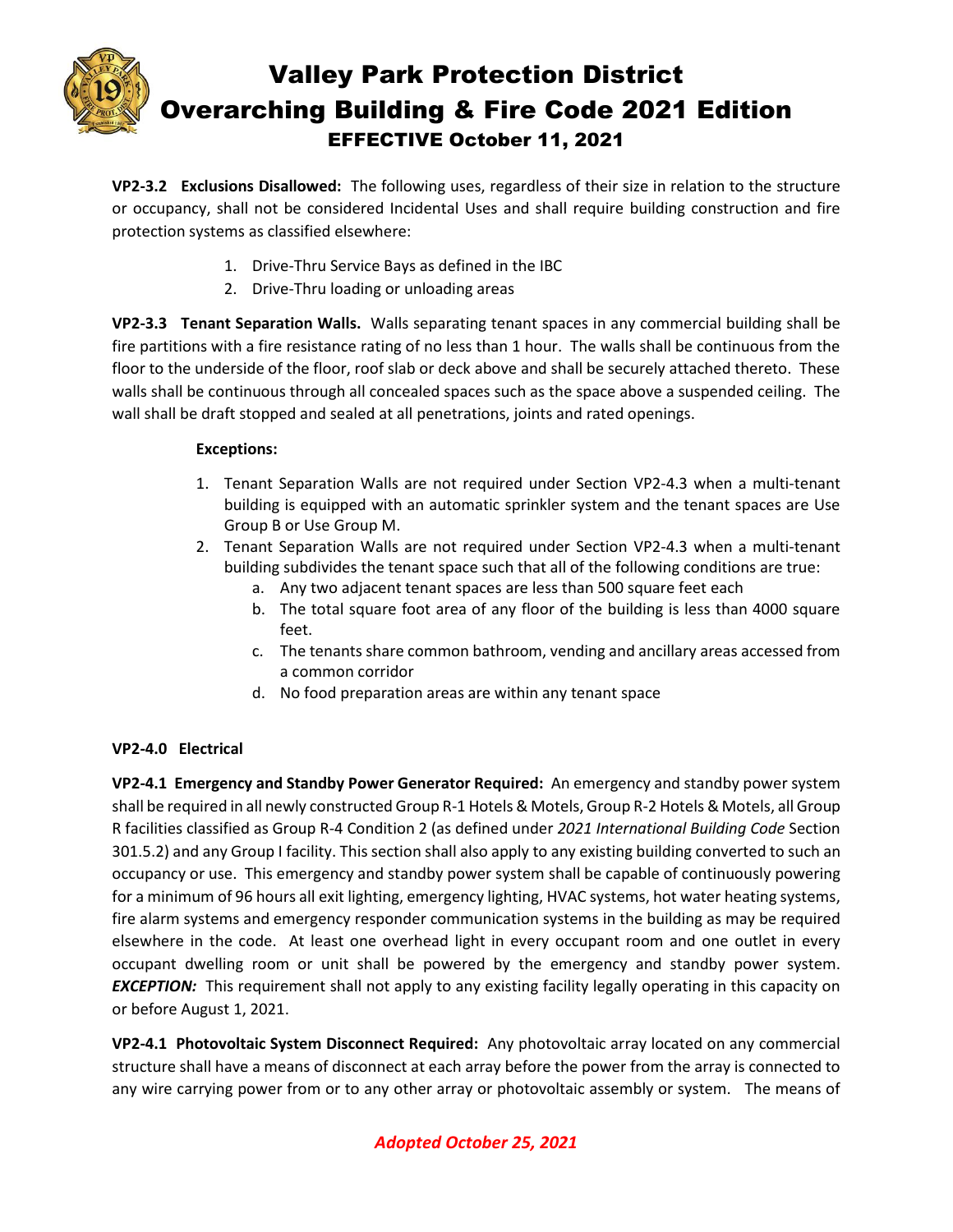![](_page_15_Picture_0.jpeg)

disconnect shall consist of a clearly labeled switch, lever, breaker or other plug assembly that allows disconnect and shall not require any special tools, knowledge or interface through a computer or graphical user interface.

#### **VP2-5.0 Fire Caulk and Foam**

**VP2-5.1 Fire Caulk** Wherever fire caulk is required as a fire block, fire stop or necessary to maintain the integrity of a wall rating, the fire caulk shall meet a UL 1479 or UL 2079 standard. Expended tubes must be maintained on a jobsite for inspection as part of any permit. If the inspector is unable to verify the product used, reapplication with a verified product may be required.

**VP2-5.2 Fire Foam** Consumer products generically referred to as "Fire Foam" may not be used as a fire block, fire stop or as part of any rated wall or building assembly. This section does not apply to wandapplied fire foam such as is typically installed by specialty commercial fireproofing contractors.

#### **VP2-6.0 Prior Work**

**VP2-6.1 Prior Work Discovered to be Non-Conforming:** Where deficiencies or non-compliant products or workmanship from old work are observed during the course of permit-based inspections of new work on a project, the fire code official may require the non-conforming products or workmanship to be corrected and brought into compliance with current codes, but only if the products or workmanship would have been non-conforming at the time of the original work. In extreme cases where products or workmanship of old work poses an imminent risk to the health and safety of occupants or the public, the Fire Marshal or Fire Inspector shall require the hazard to be mitigated or corrected regardless of its prior conformity.

**VP2-6.2 Non-Conforming Work as an Exemplar:** On any permit-based inspection where non-conforming products or workmanship from old work are observed during a permit-based inspection, the fire code official may require the contractor, tenant or building owner to expose additional areas for inspection outside of the permitted work area but within or on the same structure to check for the presence of and correct the same non-conformity whenever all the following conditions exist:.

- 1. The products or workmanship would have been non-conforming at the time of the original work based on all applicable codes at the time of the work, and
- 2. Based on patterns or quantity of non-conformity observed during the permit-based inspection, it is likely to be found pervasively throughout other areas of the project or structure, and
- 3. The non-conformity represents a condition that would contribute to ignition, uncontrolled fire spread, structural stability or life safety of the occupants.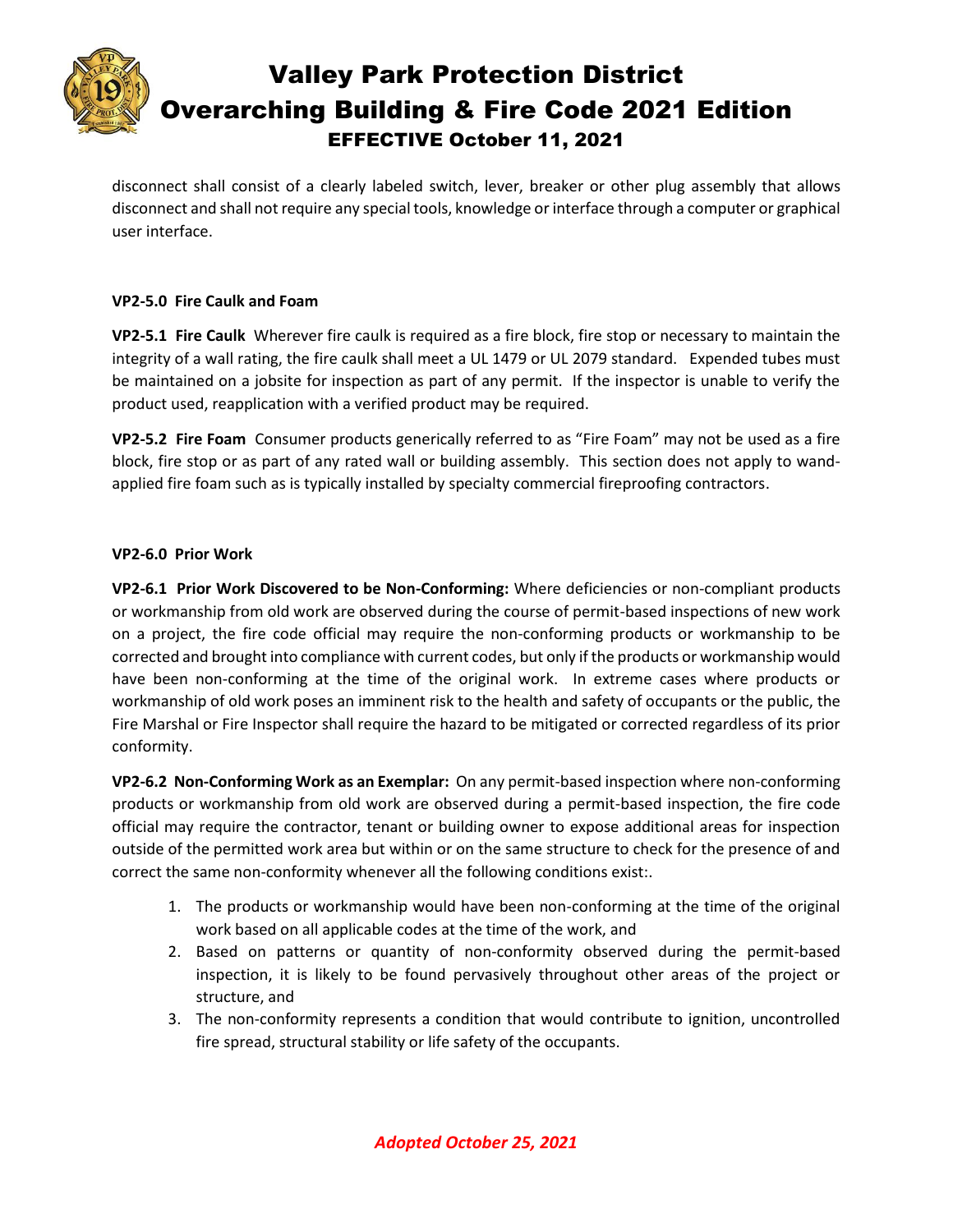![](_page_16_Picture_0.jpeg)

#### **VP2-6.0 Building Materials**

**VP2-6.1 Combustible Framing:** No combustible framing materials(including fire retardant treated wood) are allowed in Type I or Type II construction. *EXCEPTION:* This prohibition shall not apply to millwork, or incidental materials required for blocking for handrails, millwork, cabinets, window frames or door frames.

**VP2-6.2 Radio Survey Required:** All new structures, expanded structures or Level III renovations (as defined in Section 603 of the *International Existing Building Code*) with a floor area of more than 5,000 square feet will be required to have a radio frequency survey conducted in accordance with *International Fire Code 2021 Edition Section 510* after wall framing and insulation is completed but prior to occupancy that measures the signal strength of the frequencies currently in use by the Valley Park Protection District. The requirements of Section 510 will be required to be met before final occupancy, and may be required to be met prior to temporary occupancy. Installation of any system will be required to be coordinated with whatever regional coordination agency oversees the St. Louis regional radio interoperability system and follow all requirements the agency may have to integrate the repeater into the regional system.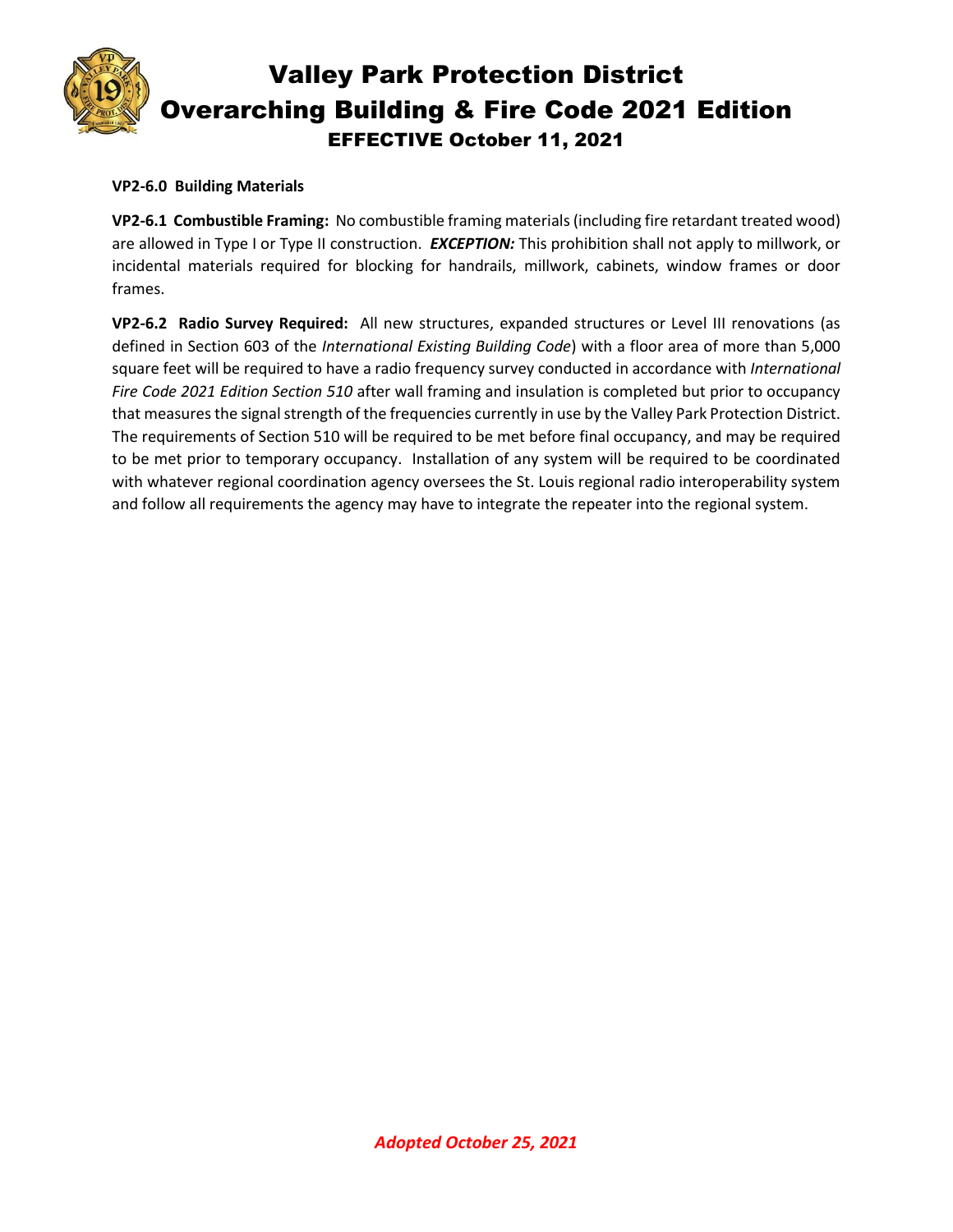![](_page_17_Picture_0.jpeg)

## **Appendix VP3 Fire Alarm Systems**

#### **VP3-1 Applicability**

**VP3-1.0 Applicability:** Appendix VP3 shall supersede any requirements, allowances and/or exceptions in the International Building Code, International Existing Building Code and International Fire Code. In the event that any portion of this Amendment comesinto conflict with any published code otherwise adopted by the Valley Park Protection District, the Fire Marshal shall have the final rule making authority.

#### **VP3-2 Minimum Requirements**

**VP3-2.1 Fire Alarm Automatic Notification:** Any commercial building with a fire alarm or fire suppression system shall have a monitored fire alarm system that automatically notifies the monitoring service (and 9-1-1 Dispatch via that service) of the activation of the fire alarm, including specific details as to the nature of the alarm. The system shall also feature notification devices in all public areas of the building.

**VP3-2.1.1 Qualifying Systems**: A fire alarm or fire suppression system shall be defined as any local fire alarm or extinguishment system regulated by the International Fire Code including Type 1 hoods

**VP3-2.1.2 Devices Similar to Fire Alarm Prohibited:** No commercial building shall have any device or system not part of a monitored fire alarm system that provides audible and or visual warning that could be reasonably mistaken for a fire alarm system or otherwise provide an indication that an automatic fire response is or will be underway.

**VP3-2.2 Remote Annunciator:** If a fire alarm panel is not installed in the immediate vicinity of the main public entrance, a remote annunciator shall be installed in the main lobby or in the immediate vicinity of the main public entrance. The remote annunciator shall be capable of full control of the alarm system, including viewing active alarms, trouble alarms and faults and shall be capable of silencing and resetting the alarm system.

**VP3-2.2 Fully Addressable Alarm Systems:** All new installations of fire alarm systems shall feature a fully addressable alarm system identifying each detector by a description of its physical location.

**VP3-2.3 Fire Alarm Dialer:** All new installations of fire alarm systems and replacement of fire alarm panels shall feature a fire alarm dialer that is capable of transmitting detailed data to the alarm monitoring service, including the alarm type, alerting device location and a description of the device/and or nature of the specific alarm (i.e. smoke, heat, water flow, etc.)

**VP3-2.4 Fire Alarm Monitoring Service:** All new fire alarm systems and any existing fire alarm system that has a change in monitoring service provider shall use an alarm monitoring service that is certified by Underwriter's Laboratories with a certificate in good standing. Privately monitored alarm systems are not exempt from this requirement.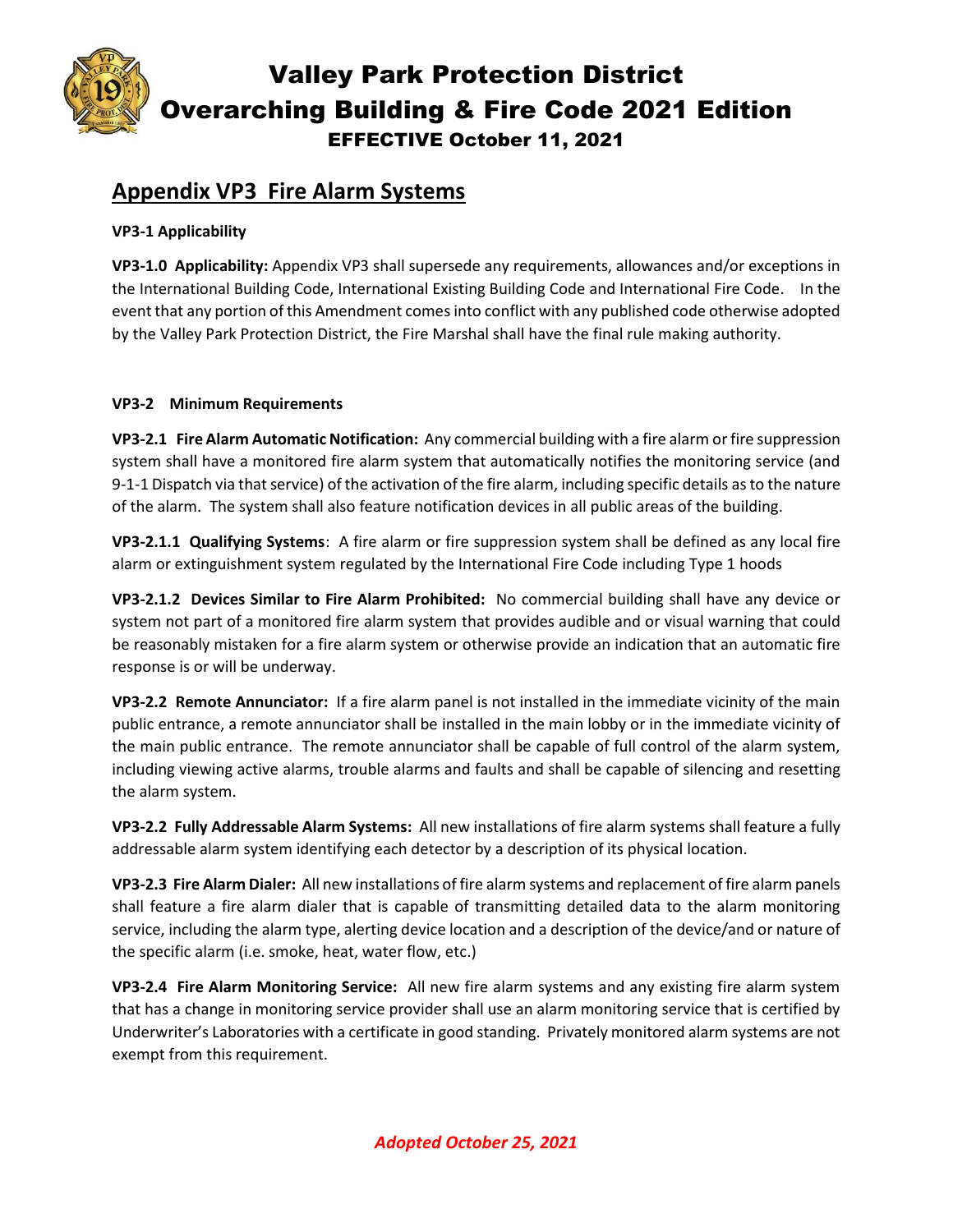![](_page_18_Picture_0.jpeg)

**VP3-2.4.1 Alarm Transmission Time Defined:** All fire alarm signals shall be transmitted to the remote monitoring service within 90 seconds per NFPA72-16. Additionally, the alarm service shall transmit the alarm signal, and all other identifying point information to Central County 911 Dispatch within 90 seconds of the alarm monitoring service receipt of the alarm.

**VP3-2.4.2 Pre-Test of Alarm Systems:** All fire alarm systems under permit for the modification or installation of a fire alarm system shall be pre-tested prior to requesting a final inspection. Signed pretest documentation shall be provided to the District inspector upon their arrival for the final inspection. Failure to have the appropriate documentation will cancel the final alarm inspection and require rescheduling.

**VP3-2.4.3 Refusal to Accept Alarm Monitoring Service:** The District shall refuse to recognize or accept an alarm monitoring service for new service or as a change in service-provider for a period of one (1) year for a first offense, and for a period of five (5) years for any subsequent offense for any of the following reasons:

- A. A monitoring service does not hold a valid UL Certification as a central station service
- B. A monitoring service failed to transmit the alarm to Central County 911 Dispatch within 180 seconds of local initiation of the fire alarm
- C. A monitoring service failed to provide point or zone information unless the alarm is a legacy system not required to have point or zone notification
- D. A monitoring service called the wrong number to report the fire alarm
- E. A monitoring service failed to provide the alarm as a fire alarm (i.e. called in as burglary)

**VP3-2.5 Signage:** The room containing the Fire Alarm Control Panel (FACP) shall be clearly marked with a sign. The sign shall have the legend "FACP" in white letters 6 inches in height on a red retro-reflective background. The sign shall be permanently affixed to the door on the room containing the FACP, the nearest exterior door providing access to the building from outside and on any doors and along any corridors leading between the exterior door and the room containing the FACP as necessary.

**VP3-2.6 Single and Multi-Station Smoke Detectors:** Single and Multiple Station smoke detectors that do not tie into a monitored central fire alarm panel are not allowed in any commercial building, regardless of occupancy type or use group. Smoke detectors within any individual private dwelling in a Group I or Group R occupancy may transmit a supervisory signal if an automatic sprinkler system is also present and capable of transmitting a water flow alarm. Any other smoke detector, smoke alarm, heat detector, heat alarm or other device intended on automatically detecting the presence of fire and/or smoke shall be tied into a central fire alarm panel capable of notifying a monitoring service with a signal for a fire apparatus response. This section shall not apply to any existing building unless a building permit is issued and the level of work would require the building to have a fire alarm system installed in accordance with the IEBC, IBC and/or IFC in conjunction with the Valley Park Overarching Code.

**VP3-2.7 Trouble Signals:** A fire alarm that experiences a Supervisory or Trouble signal shall be serviced by a qualified technician within 2 business days unless directed to be done sooner by the building official.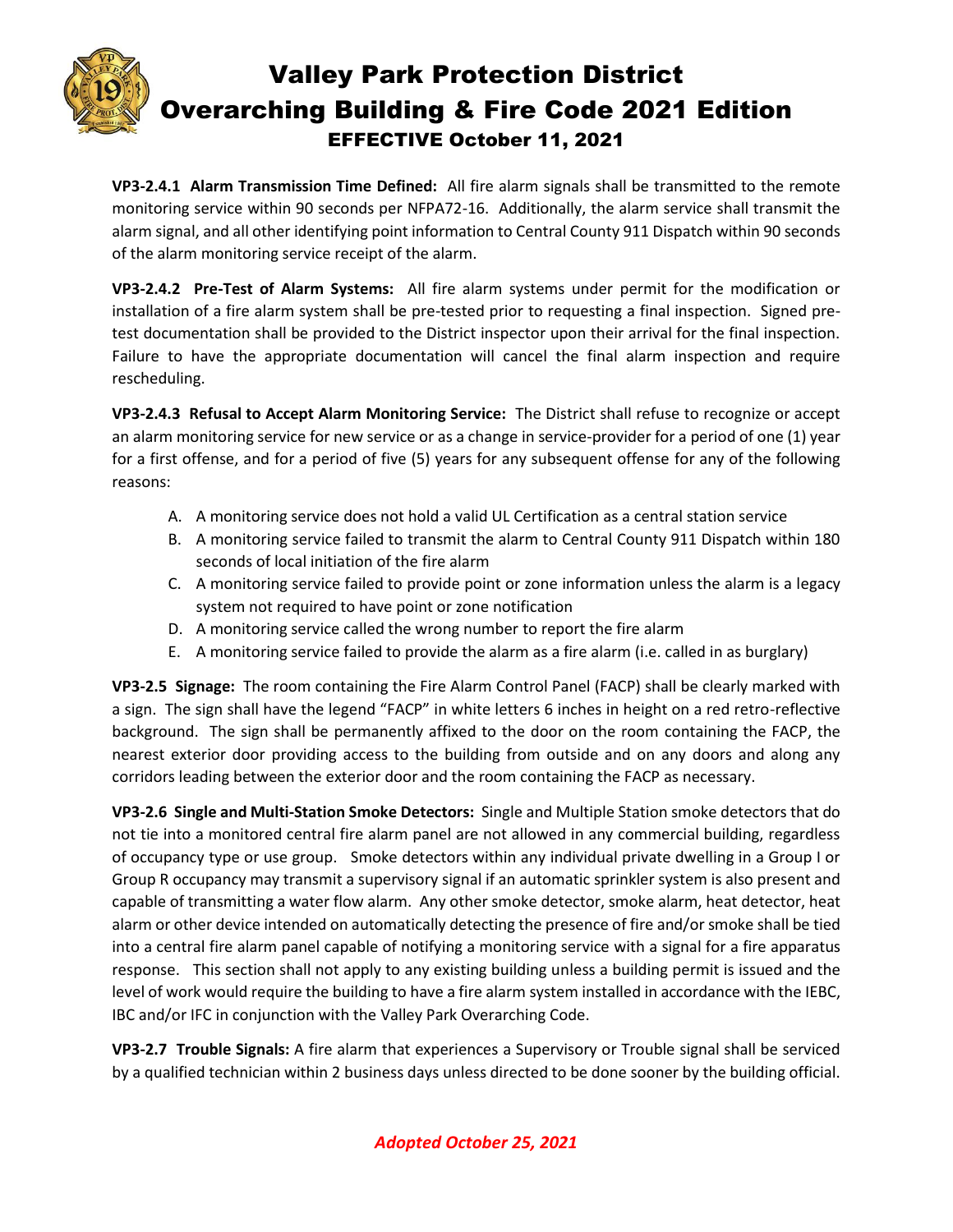![](_page_19_Picture_0.jpeg)

**VP3-2.8 Removal or Change in Monitoring Service:** Any fire alarm system shall be maintained as approved and installed. Monitoring service shall be maintained at all times and may not be terminated or have a change in provider without the approval of the District. Failure to maintain an approved alarm monitoring service will result in the immediate revocation of occupancy.

**VP3-2.9 Fire Alarms in Group E Occupancies:** A fire alarm required in a Group E occupancy may, with the approval of the building official, program or design the alarm system such that activation of a manual pull station in any area accessible by the public inside of the structure will transmit the alarm to the fire panel and onto central station monitoring as a fire alarm without activating the visual and audible occupant notification devices. The pull station activation must still provide notice at the panel and any remote annunciators and shall still transmit the alarm. All other automated detection devices such as smoke, heat and water flow shall immediately transmit an alarm to central station monitoring and cause visual and audible notification devices in the facility to activate as traditionally occurs. This section shall not apply to schools that have attached Assembly areas for worship or sports where the assembly is recurring and not a grades K-12 related function.

**VP3-2.10 Single Fire Alarm Panel Required:** A single fire alarm panel and corresponding single central station monitoring service shall be required for any building or structure and/or those served by a single fire sprinkler system, regardless of the number of subdivided occupancies including those with separate numerical addresses. For the purposes of this section, a fire sprinkler system shall be defined as any and all risers tapped from a given underground fire main or other water source. (*Separate Buildings* are defined under Section VP4-2.11 in this document) All occupancies in a building and/or served by the same fire sprinkler system shall have all required detection and notification devices tied into the single fire alarm panel. This provision shall not apply to existing occupancies and structures until one of the following conditions apply:

- 1. A fire alarm control panel is replaced, no longer serviceable or otherwise noncompliant with applicable codes and standards
- 2. A building remodel, expansion or renovation requires a Building Permit from the District.
- 3. A change in occupancy constitutes a Change of Use

Where this provision is triggered for an occupancy within a structure that had multiple alarm panels, the affected occupancy may elect to host the single fire alarm control panel and have all other existing notification and detection devices outside of the occupancy's space tied in or may elect to have all detection and notification devices in their occupancy space tied into a single alarm panel hosted in another occupancy or common area of the building.

**VP3-2.11 Duplicate Alarms Prohibited:** No fire alarm panel or arrangement of existing fire alarm panels shall cause or allow a single point of detection, when activated in any fire sprinkler or fire alarm system, to result in the transmission or dispatch of multiple fire alarms to multiple addresses or occupancies.

**VP3-2.12 Combination Burglar and Fire Alarm Panels Prohibited:** A fire alarm system shall feature a fire alarm panel and remote annunciator, if applicable, that is independent from any burglar alarm system.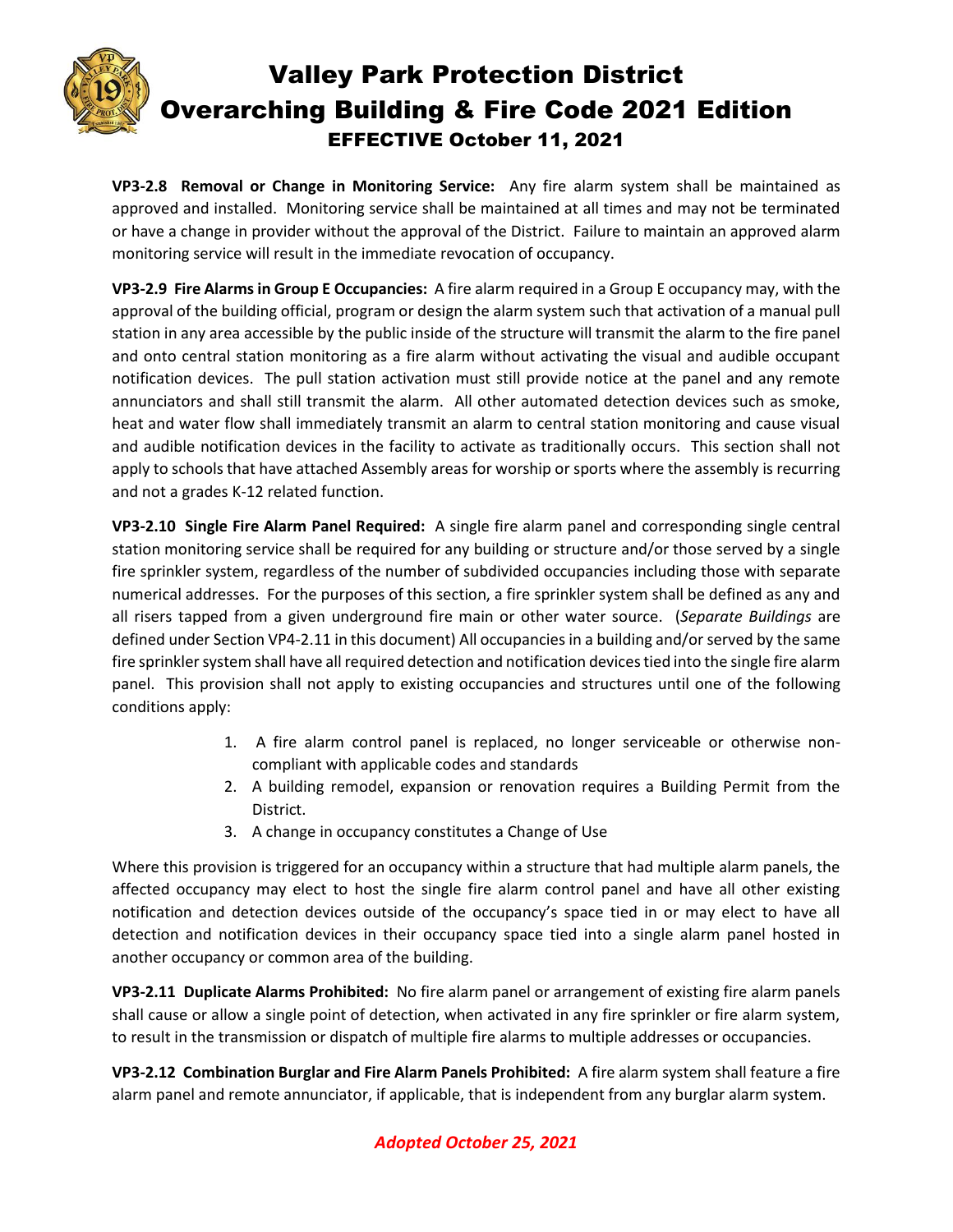![](_page_20_Picture_0.jpeg)

**VP3-2.13 Fire Alarm Panel Color:** A fire alarm control panel and any remote annunciator shall be red in color or feature a sign above the fire alarm control panel that reads "FIRE ALARM" or "FACP" in 1" tall white lettering on red background. Where any other burglar alarm control panel is red in color, the fire alarm control panel or remote annunciator must be labeled. If the fire alarm control panel or remote annunciator is not within view of burglar alarm or other panel that is red in color, a permanent sign or plaque shall be affixed near the misleading panel identifying the location of the fire alarm control panel or remote annunciator located elsewhere in the building.

**VP3-2.14 Fire Alarm System Inspection Reports:** Any required periodic inspection report on any fire alarm system shall be transmitted to the Valley Park Protection District within 15 calendar days of the completed inspection.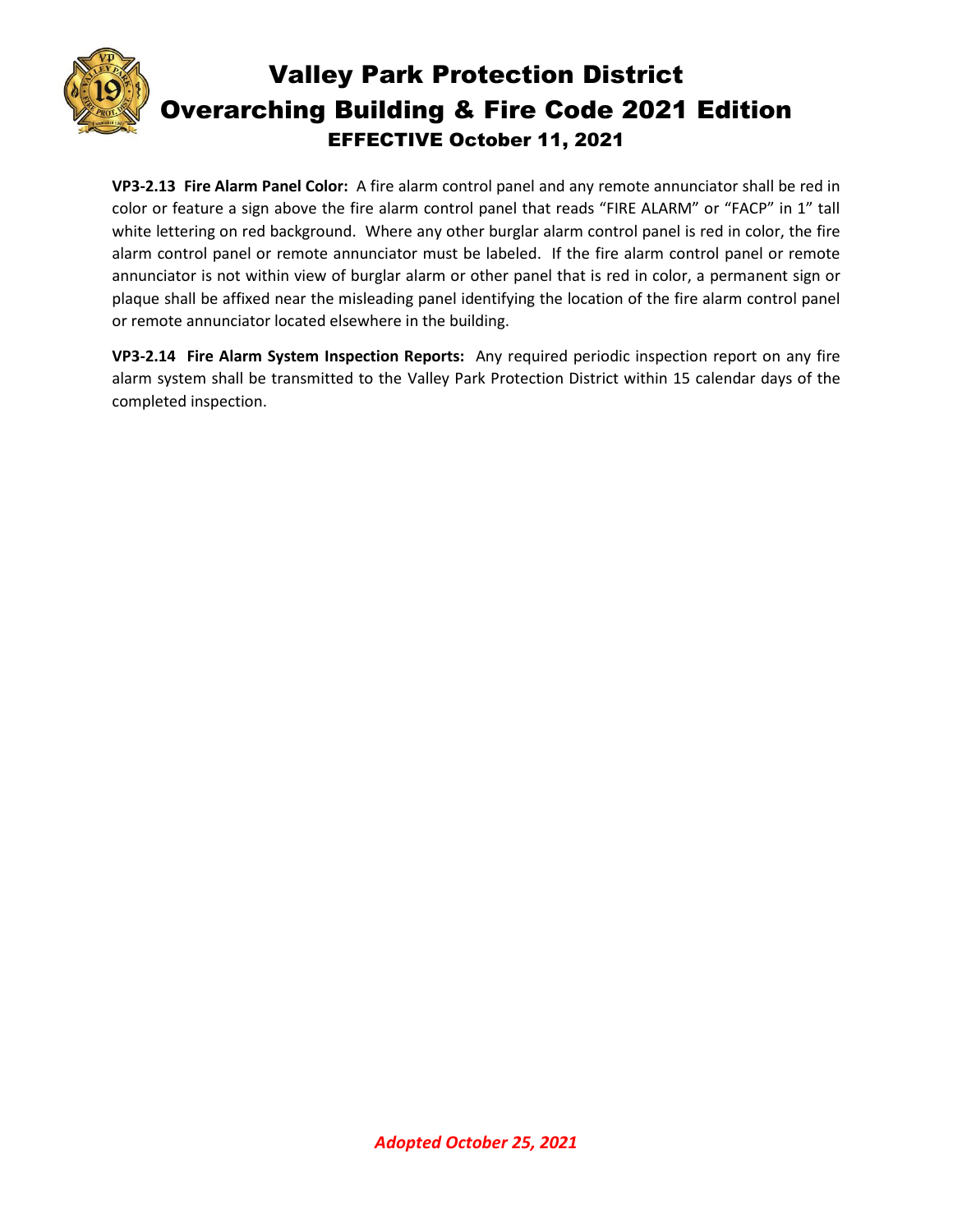![](_page_21_Picture_0.jpeg)

## **Appendix VP4 Fire Sprinkler and Suppression Systems**

#### **VP4-1 Applicability**

**VP4-1.0 Applicability:** Appendix VP4 shall supersede any requirements, allowances and/or exceptions in the International Building Code, International Existing Building Code and International Fire Code. In the event that any portion of this Amendment comesinto conflict with any published code otherwise adopted by the Valley Park Protection District, the Fire Marshal shall have the final rule making authority

#### **VP4-2 Minimum Requirements**

**VP4-2.1 Residual Pressure:** Fire flow demand calculations shall require a 20% reserve at system design demand, however the residual shall be at least 20 psi. The Fire Marshal may require a higher residual at their discretion if special circumstances warrant.

**VP4-2.2 Fire Pumps:** A fire pump shall be installed in any commercial building that requires a fire sprinkler system where the following conditions exist:

- 1. The building exceeds 2 stories in height measured from any ground surface level. This shall include a 2 story building with a basement exposed on at least one side of the building with a walk-out door or windows, AND
- 2. The static pressure on the fire main serving the building sprinkler system has less than 80psi as measured in the highest hour of demand annually for the system or has a residual pressure below 60psi. In absence of any specific information, the demand hour shall be considered the highest hour between Noon and Midnight in the first week of August.

**VP4-2.3 Fire Main Definition**: Any water main installed as part of any public or private construction project that directly serves one or more fire sprinkler systems shall be considered a Fire Main and shall be installed and inspected to NFPA standards and meet any supplemental requirements of the Valley Park Protection District.

**VP4-2.4 Fire Main Sizing:** Fire mains shall be sized according to required demand, however no fire main shall be sized less than as required below without specific approval from the Fire Marshal:

**VP4-2.4.1 Fire Mains Tied-In at 2 or more locations:** Fire mains tied into the Missouri American water system at 2 or more locations shall use a minimum 6" diameter pipe.

**VP4-2.4.2 Fire Mains Tied-In at 1 location:** Fire mains tied into the Missouri American water system at only one location shall use a minimum of 8" diameter pipe.

**VP4-2.4.3 Fire Mains Not to Connect to Smaller Service Main**: Fire mains required to be sized at a certain minimum size shall not be supplied from water service mains of a smaller diameter.

**VP4-2.4.4 Hydrants downstream of FDC:** The next two (2) fire hydrants located downstream of an activated sprinkler riser and/or the hydrant supplying a pumper tied to the FDC shall provide a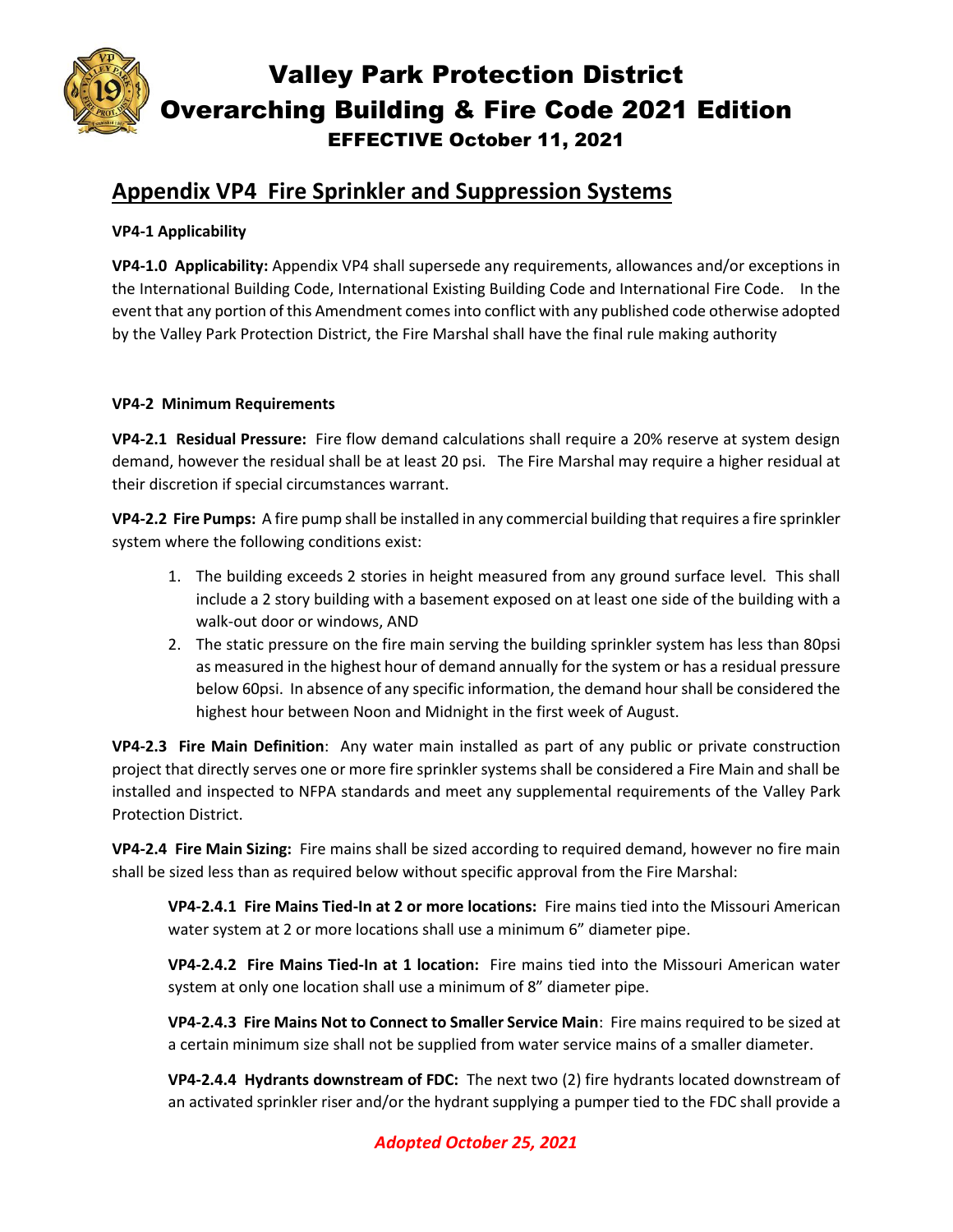![](_page_22_Picture_0.jpeg)

minimum of 1500 GPM combined flow from the two hydrants with a 20 psi residual pressure when pumping at calculated system demand flow of the sprinkler system served by the FDC. In the case of a looped main, the standard shall apply to the two (2) hydrants in each direction of the FDC hydrant.

**VP4-2.4.5 Fire Flow Demand:** The fire flow demand of a building shall be determined by Appendix B of the International Fire Code unless *VP4-2.4.4* provides a higher demand flow, in which case, *VP4-2.4.4* shall control.

**VP4-2.5 Standpipes:** All enclosed fire-rated stairwells in newly constructed fully-sprinklered buildings shall feature a wet standpipe system that is fully tied into the building's fire sprinkler system. Where the stairway is not within a conditioned space, an alternative dry standpipe will be considered.

**VP4-2.6 Fire Department Connections:** Refer to Section VP1-2 for FDC requirements.

**VP4-2.7 Porte Cochere:** Porte-cocheres or any other covered area designated as a pick-up and/or dropoff place for people to enter and exit motor vehicles and is attached or within 20 feet of a commercial structure with Group E, Group I or Group R occupancies or any commercial building of Type V construction shall be sprinklered using a dry-pipe type sprinkler system installed in accordance with NFPA standards. The sprinkler coverage shall be provided to suppress a vehicle fire and reasonably reduce its chance of spreading to the occupied structure. The attic space of a porte-cochere does not have to be sprinklered if the attic space of the porte-cochere is not attached to the occupied structure and/or the attic space is separated by a fire partition with a minimum of a 1-hour rating.

**VP4-2.7.1 Roadways Beneath Certain Occupied Structures:** Where any portion of a Group E, Group I and/or Group R Occupancy is built directly above a roadway, ramp or other surface designed for motor vehicles, the following shall be required:

A. the motor vehicle operational area shall be protected by a dry-pipe fire sprinkler system.

B. There shall be a 2-hour fire separation between the occupied structure and the vehicle travel way.

C. The sides of the travel way shall be built with vehicular impact protection

**VP4-2.8 Cumulative Renovation:** In consideration of whether a fire sprinkler system must be installed in a building, where the International Existing Building Code or any other adopted code defines the threshold for renovations at 50% or more of a floor or building for applicability of codes in consideration of a fire sprinkler system, the 50% shall be defined as the cumulative sum of the floor and/or building area for all work performed and/or permits obtained since January 1, 2015.

**VP4-2.9 Partially Sprinklered Buildings:** In any building where an interior remodel, renovation or building addition permit triggers a requirement for a fire sprinkler system in part of the building, a fire sprinkler system shall be fitted out to the remainder of the building within seven (7) years of the issuance of the permit, regardless of any future work, unless a specific timeline is otherwise agreed to in-writing between the Valley Park Protection District and the building owner. As new permits are issued within the same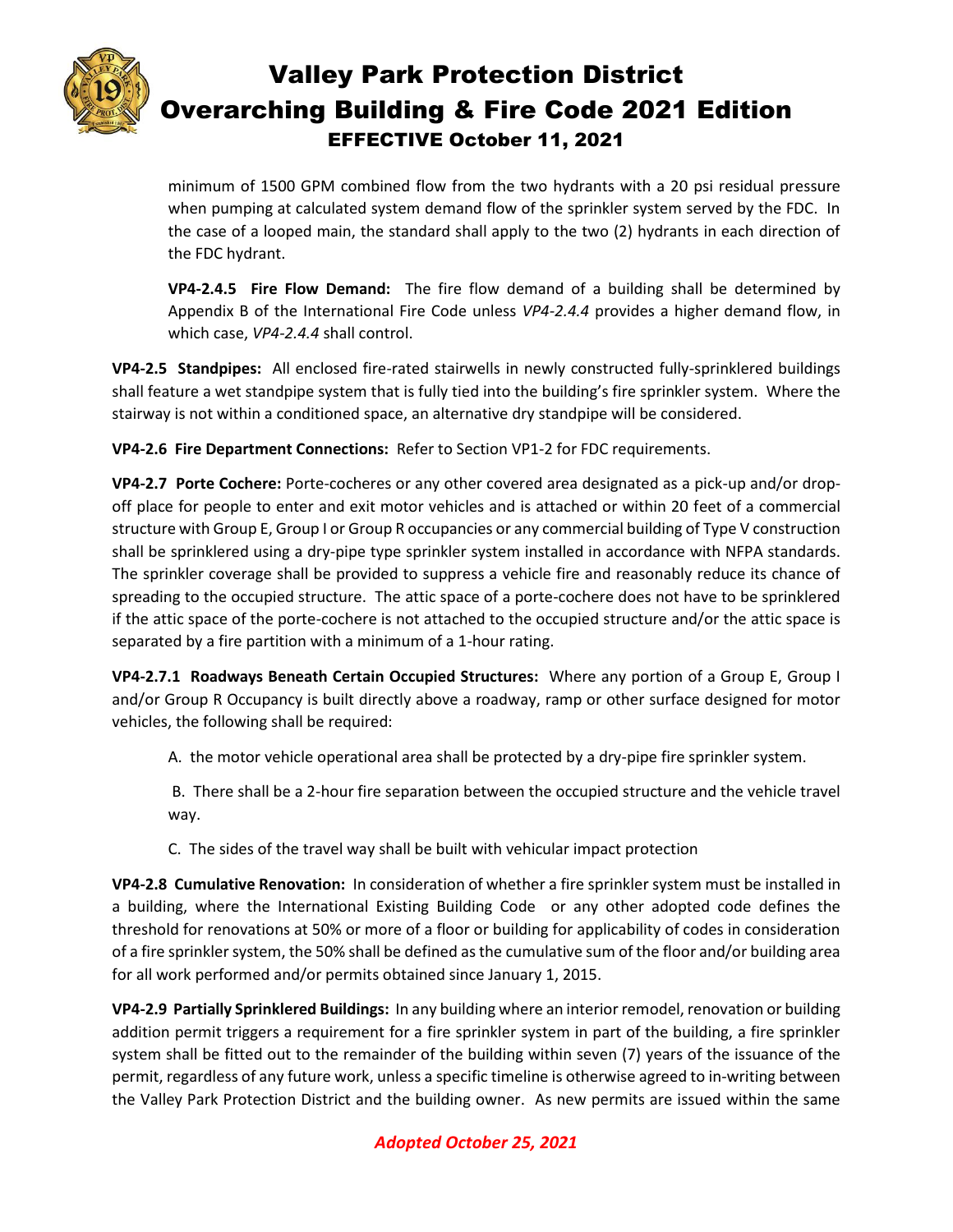![](_page_23_Picture_0.jpeg)

building, those spaces shall have fire sprinklers installed and become operational as part of their permit. This provision shall not apply retroactively to partially sprinklered buildings where no building permits have been issued but will apply to those buildings upon issuance of any future building permits where the non-sprinklered space would be required to be sprinklered by the *International Fire Code*.

**VP4-2.10 New Sprinkler System in Existing Buildings:** For any *existing* building where a sprinkler system is being installed, by election or by requirement, the Fire Sprinkler Permit and Underground Fire Main Permits shall be issued as a flat-rate permit where the Construction Cost is valued at zero dollars (\$0) but the base permit fee is applied.

**VP4-2.11 Separate Buildings Defined:** For the purposes of consideration of the applicability of requirements for a fire alarm or fire sprinkler system in a building, any buildings purported to be separate and distinct buildings shall only be considered separate buildings for the purposes of area calculations if all of the following conditions are true:

- A. Each building has its own separate address
- B. Each building has its own separate utility services including electrical, gas and water service.
- C. Each building has a separate foundation or slab
- D. Each building has separate egress means and shares no common stairway, stairwell or elevator shaft.
- E. The buildings share no common wall with the adjacent building
- F. The buildings are not otherwise joined at all levels by a common atrium, lobby or other shaft
- G. The buildings share no common attic space
- H. The buildings share no common basement space
- I. No part of any two or more buildings is required to satisfy the egress and/or life safety requirements of the adjacent building(s)

**VP4-2.12 Required Monitoring:** All fire sprinkler systems shall be monitored for water flow and all valves that would restrict or eliminate flow to any part of the fire sprinkler system shall be monitored with tamper switches. Water flow switches upon detection of water flow as defined in NFPA shall activate the fire alarm system. Tamper switches upon detection of a restricted or closed valve shall activate a Supervisory Alarm at the fire alarm control panel. The fire alarm control panel shall transmit water flow and tamper switches to the central station monitoring service for appropriate notifications and responses. The property owner, property manager and/or tenant is required to have a qualified service technician respond within 24 hours to assess the Supervisory Alarm. If immediate repairs are not possible, notice of the deficiency shall be provided to the Fire District Inspection Line at 636-227-3030.

**VP4-2.13 Suppression System Inspection Reports:** Any required periodic inspection report on any fire suppression system, fire main and/or private fire hydrant shall be transmitted to the Valley Park Protection District within 15 calendar days of the completed inspection.

## **Appendix VP5 Public Safety, Occupancy & Construction Types**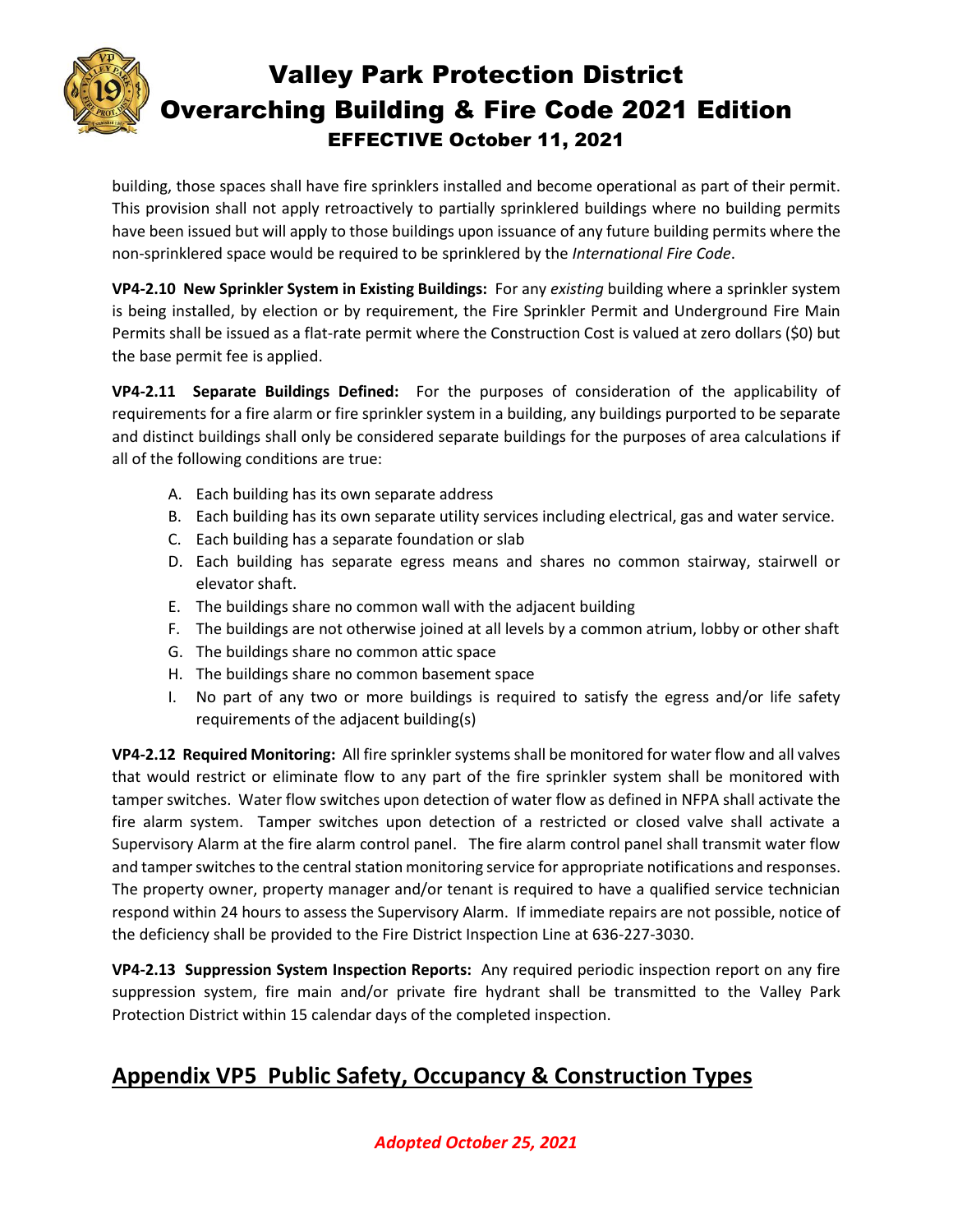![](_page_24_Picture_0.jpeg)

#### **VP5-1 Applicability**

**VP5-1.0 Applicability:** Appendix VP5 shall supersede any requirements, allowances and/or exceptions in the International Building Code, International Existing Building Code and International Fire Code. In the event that any portion of this Amendment comes into conflict with any published code otherwise adopted by the Valley Park Protection District, the Fire Marshal shall have the final rule making authority

#### **VP5-2 Occupancy**

**VP5-2.1 Occupancy Permit for other than Group R facilities:** Any proposed tenant of any commercial building shall obtain an Occupancy Permit from the Valley Park Protection District prior to occupying the commercial space. The Occupancy Permit must remain valid and in effect for the occupant to lawfully occupy the space.

**VP5-2.1.1 Occupancy Permit No Longer Valid:** Any Occupancy Permit issued by the Valley Park Protection District shall be rendered void and no longer valid by the Fire Chief, Fire Marshal or their designee under any of the following circumstances:

- A. Tenant use of space other than that identified in application and/or on permit
- B. Tenant modification of the space without a valid Building Permit from the Valley Park Protection District where required.
- C. Sublet or Sublease of space to a separate entity
- D. Refusal to allow admittance, without delay, to any and all parts of a building to the Fire Chief, Fire Marshal or their authorized designee when such admittance is required to perform an inspection in an occupied commercial structure. Nothing shall prevent any occupant from accompanying District personnel during such an inspection.
- E. Failure to maintain the building and or space in a manner that creates an immediate fire or life safety hazard.
- F. Failure to correct cited fire code violations within 60 days as identified through an annual fire inspection by the Valley Park Protection District
- G. Tampering with any life safety system of the building or any acts which render a fire sprinkler system or fire alarm system from operating properly, unless such rendering is an essential part of the installation, modification or maintenance of the system(s) for authorized work.
- H. Preventing access to any part of the occupied area for the installation or maintenance of a required fire alarm or fire sprinkler system, although reasonable time-of-day restrictions may be imposed by the tenant for planned work in order to not unreasonably disrupt the business activities of the tenant.

**VP5-2.1.2 Re-application for Occupancy Permit:** Once an Occupancy Permit has been revoked in accordance with VP5-2.1.1, a re-occupancy fee of \$100 shall be paid prior to any re-inspection for a new Occupancy Permit. If the inspection does not pass, a fee of \$100 may be required to be paid to the Valley Park Protection District prior to any re-inspections.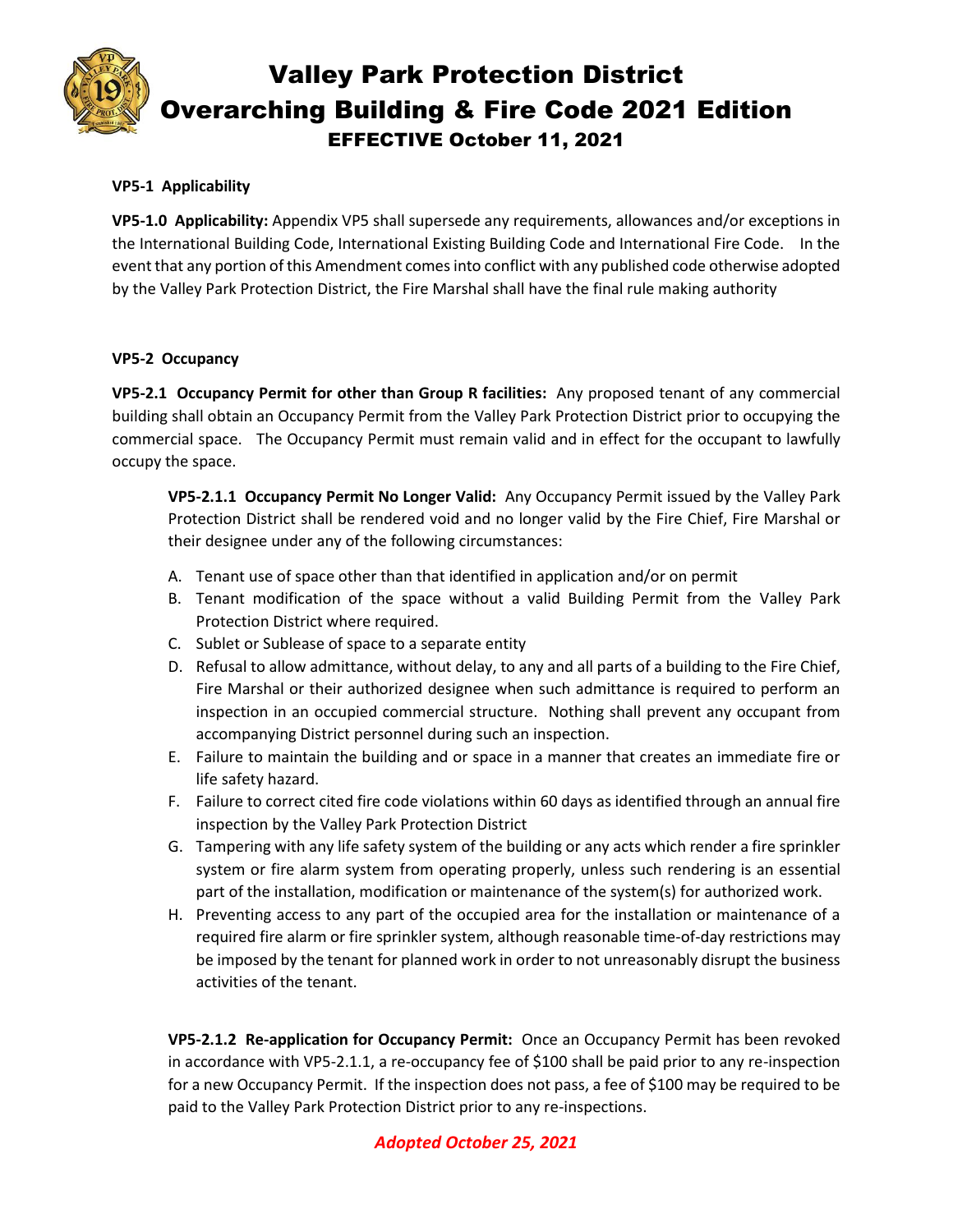![](_page_25_Picture_0.jpeg)

**VP5-2.1.3 Failure to Obtain Occupancy Permit:** Any commercial occupancy that conducts business from their space and/or opens to the general public without first having a valid occupancy permit or temporary occupancy authorization from the Valley Park Protection District may be subject to a \$200 fine.

**VP5-2.1.3.1 Authority to Close:** Any The fire code official is authorized to order any commercial occupancy operating without a valid occupancy permit to immediately secure the premises and cease operations from the unauthorized space. The fire code official is authorized to post notice at the main entrance to the occupancy that no occupancy is authorized.

**VP5-2.1.3 Failure to Cease Operations or Provide Access:** Where a commercial tenant fails to suspend operations and either a fire code violation is visible to the fire code official or where the fire code official is denied immediate unqualified access to all areas of the occupancy, the fire code official shall assume the occupancy poses an immediate hazard to the public and any adjacent tenants and is authorized to take additional steps to have gas and electrical utilities disconnected by the utility under *International Fire Code 2021 Edition Section 110.* The posting of the notice in plain view at the main entrance to the occupancy shall serve as notice required under Section 110*.*

**VP5-2.2 Occupancy Permit for Group R facilities:** Effective July 1, 2021, an occupancy inspection of the exterior, attic areas, common areas and storage areas by the Valley Park Protection District shall be required for all Group R Apartment Buildings. Each structure shall be considered a separate building. The occupancy inspection, once passed, shall be valid or current for a period of 6 months. A current inspection is required prior to move-in for all residential tenant spaces in any new or existing building whose construction, alteration, modification or additions would be governed by the International Building Code and where the occupants of the space enter into verbal or documented agreements to lease, loan, rent or otherwise occupy the space for a duration of a week or longer and where the occupant is not the titled owner of the tenant space nor a student attending an educational facility that supervises, owns or otherwise manages the building.

**VP5-2.2.1 Occupancy Permit Fee:** The Valley Park Protection District shall perform annual inspections of any occupancy governed by VP5-2.2 as set forth in the schedule of fees. The fee shall include the inspection and up to one additional re-inspection on the same structure if the initial inspection fails. Subsequent re-inspections will be subject to an additional fee for each pair of re-inspections on the same building.

**VP5-2.2.2 Failure to Obtain Occupancy Permit:** Failure to request and pass an Occupancy Inspection prior to move-in of a new tenant required under VP5-2.2 shall result in the assessment of a fine not less than \$200 for the first offense and an increase of \$100 per offense for all subsequent offenses without expiration.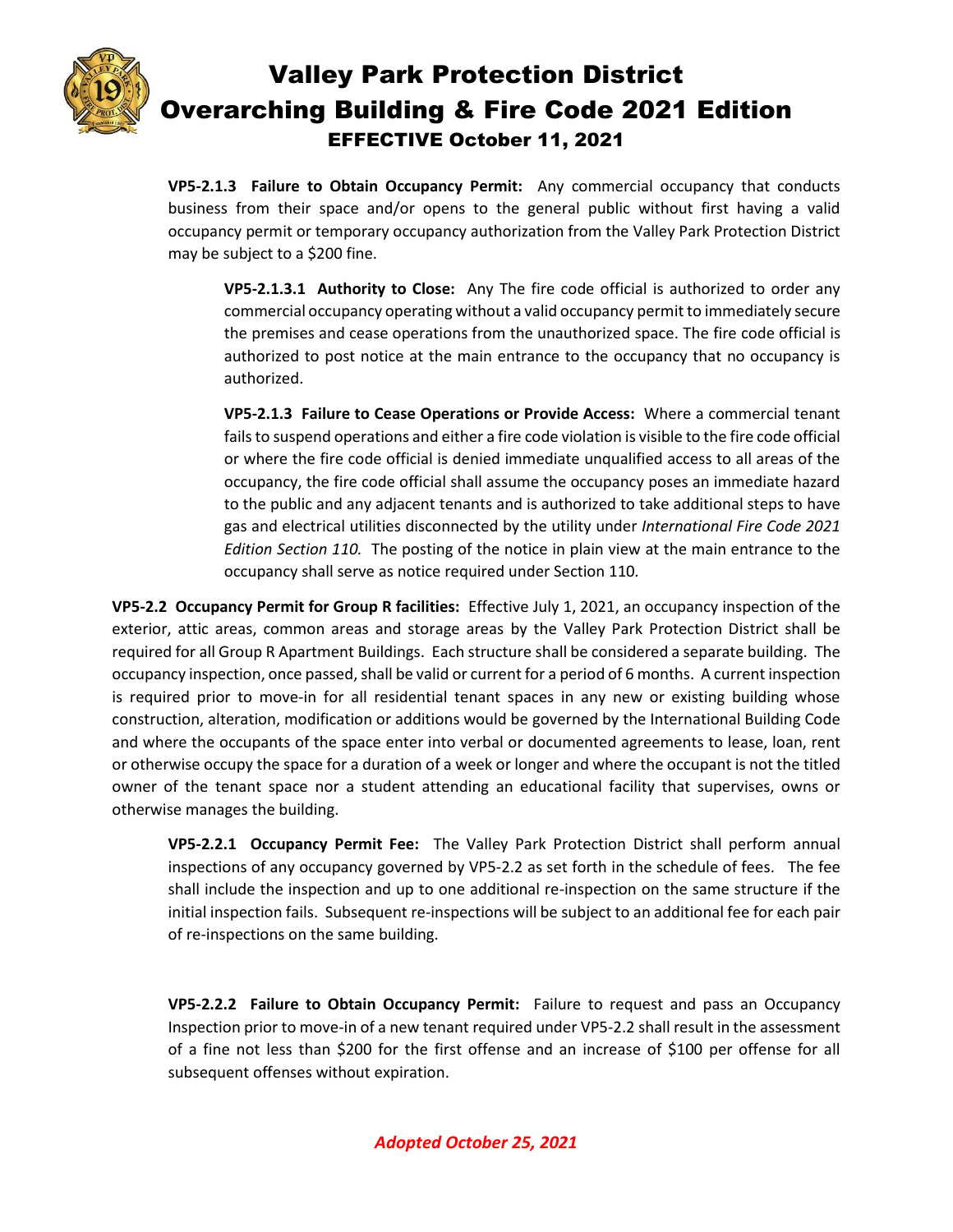![](_page_26_Picture_0.jpeg)

**VP5-2.2.3 Attachment of Violation:** For the purposes of a fine under VP5-2.2.2, the fine shall attach to and the count of subsequent violations for determining the fine shall be cumulative for both the building owner and the building management firm. In the event that the count of violations is not equal between a building owner and a building management firm, the greater number of previous violations under VP5-2.2.2 shall be used to determine the fine. The building owner shall be defined as the Property Owner as recorded with the St. Louis County Department of Revenue and, in the event of ownership by an Limited Liability Company, partnership or corporation, any and all of the owners and/or members of the legal entity. Nothing in this section however shall be interpreted such that multiple fines are due from multiple parties from a single violation.

**VP5-2.2.4 Correction of Violations:** Any deficiencies cited in the Occupancy Inspection performed by the Valley Park Protection District shall be corrected within 10 days and prior to any new occupancy of a dwelling unit within the structure. Failure to correct the cited deficiencies under this section may result in Condemnation of the structure and revocation of any occupancies within the structure.

**VP5-2.3 Inspections for Group I Facilities:** No occupancy inspection by the Valley Park Protection District shall be required for any individual room, bed or tenant space within the commercial structure, however an Annual Fire Inspection shall still be performed. The building owner or facility management firm shall correct any deficiencies cited in the Annual Fire Inspection within 10 days.

#### **VP5-3 Amusements and Attractions**

**VP5-3.1 Amusements and Attractions:** All fixed or temporary amusement rides and attractions shall be subject to inspections by and permitted by the Valley Park Protection District. The scope of the oversight in this Section shall be limited to fire prevention, emergency egress and the prevention of bodily injury or death by a malfunction of an amusement ride or attraction, including due to improper assembly or poor maintenance.

**VP5-3.1.1 Amusement Rides and Attractions Defined:** Amusement rides and attractions shall be defined as any mechanical device or vehicle that carries or conveys passengers along, around or over a fixed or restricted route or course or within a defined area for the purpose of giving its passengers amusement, pleasure or excitement and where such mechanical devices or vehicles are not required to be licensed by the Missouri Department of Revenue as a powered motor vehicle. Amusement rides shall include transportation rides, regardless of their historic nature, that convey passengers by fare, ticket, donation or free of charge along fixed rails within any public or private park, amusement park, fairgrounds or other property. Nothing in this section shall apply to mobile amusement rides, mobile attractions or vehicles where the transportation of all passengers during a ride cycle or conveyance does not wholly occur within the boundaries of the Valley Park Protection District or its contracted areas. Temporary Amusement Rides shall be considered to be those amusement rides that are trailer-mounted or part of a mobile amusement operation that deploys to a location, operates for up to 6 months at a time at the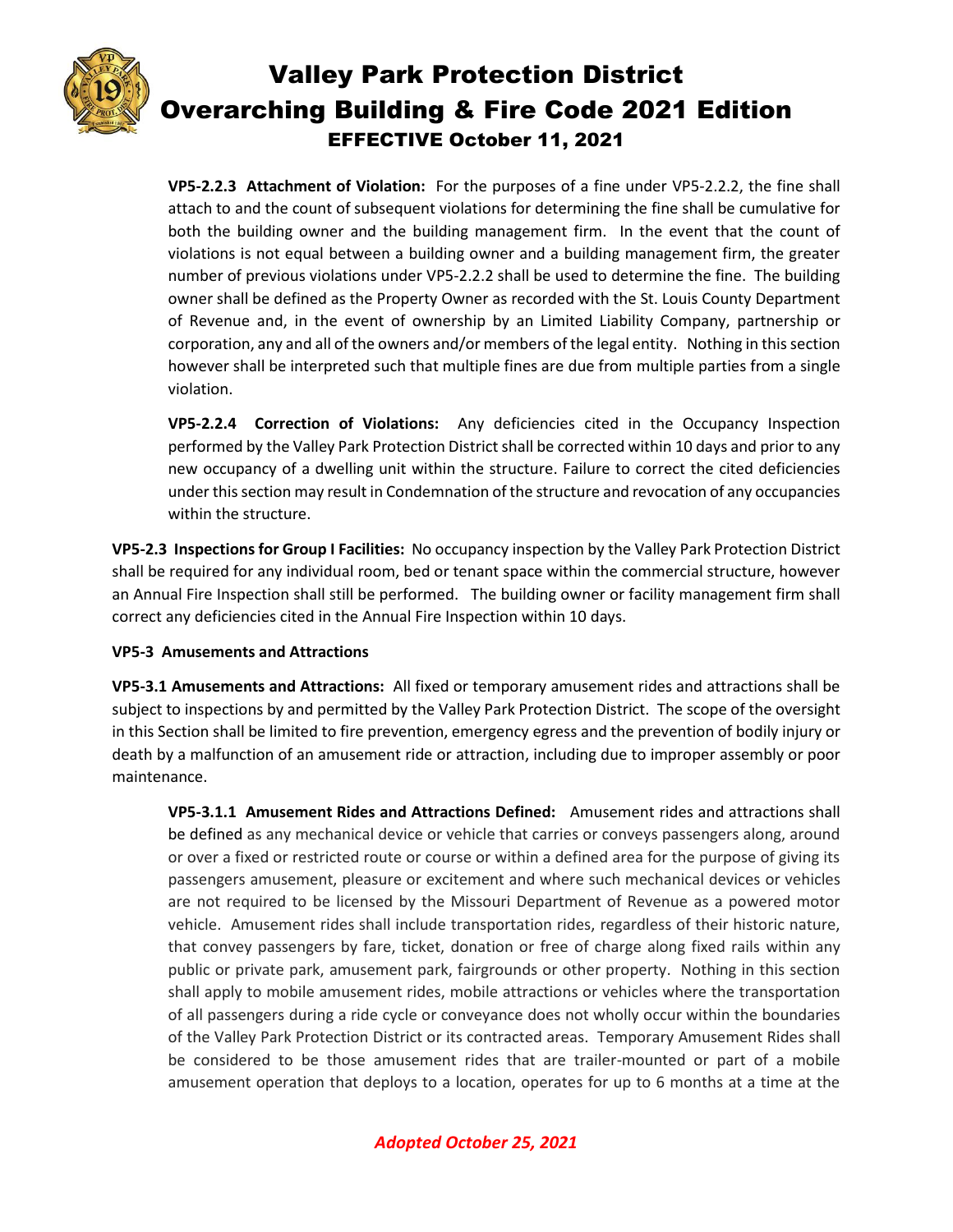![](_page_27_Picture_0.jpeg)

location and then dismantles and deploys to a new location off-site. All other amusement rides and attractions, including seasonal operations, shall be considered Fixed Amusement Rides.

**VP5-3.1.2 Temporary Amusement Rides:** All temporary amusement rides that convey passengers shall be inspected after complete set-up and prior to operation for the public. Upon initiation of operation, the ride shall be inspected at least every 30 calendar days.

**VP5-3.1.3 Fixed Amusement Rides:** All amusement rides not considered temporary amusement rides shall be inspected prior to initial operation and every year thereafter.

**VP5-3.1.4 Maintenance and Inspection Records:** Maintenance and current inspection records shall be maintained on-site for all amusement rides and be made available for review by the Valley Park Protection District and inspectors recognized under *Section VP5-3.1.8.*

**VP5-3.1.5 Repair of Amusement Ride:** The repair of any power source greater than 220V nominal current, passenger securement device, structural composition or the braking system shall require a re-inspection by an inspector recognized under *Section VP5-3.1.8* and/or the Valley Park Protection District prior to reopening of the ride to the public.

**VP5-3.1.6 Unsafe Condition:** The finding of any hazard to the health, safety and welfare of the public, mechanical deficiency, structural deficiency or other issue that prevents the safe and reliable operation of the amusement ride or attraction shall allow the Fire Chief, Fire Marshal or their designee to require the amusement ride or attraction to be stopped and removed from public operation until such time as the hazard and/or deficiency can be corrected. A re-inspection may be required prior to reopening the amusement ride or attraction to the public.

**VP5-3.1.7 Accident Resulting in Injury or Death:** Upon any circumstance or accident whereby a person is injured in a manner requiring urgent medical attention or where a person suffers fatal injury, the operation of the amusement ride or attraction shall immediately cease and remain closed to the public. The amusement ride or attraction shall be placed in as safe of a condition as practical without increasing or creating additional injury. An investigation into the accident shall be requested by the Valley Park Protection District to be conducted by the Missouri State Fire Marshal's Office to determine if any deficiency or defect in the amusement ride or attraction caused the injury or death. No person shall move, repair, modify, clean or otherwise operate the amusement ride or attraction until cleared to do so by any State and/or Federal investigators or their designee.

**VP5-3.1.8 Inspections Recognized:** The Valley Park Protection District shall recognize inspections by qualified personnel of the St. Louis County Dept. of Public Works, Missouri State Fire Marshal's Office or their licensees.

**VP5-4 Change of Use**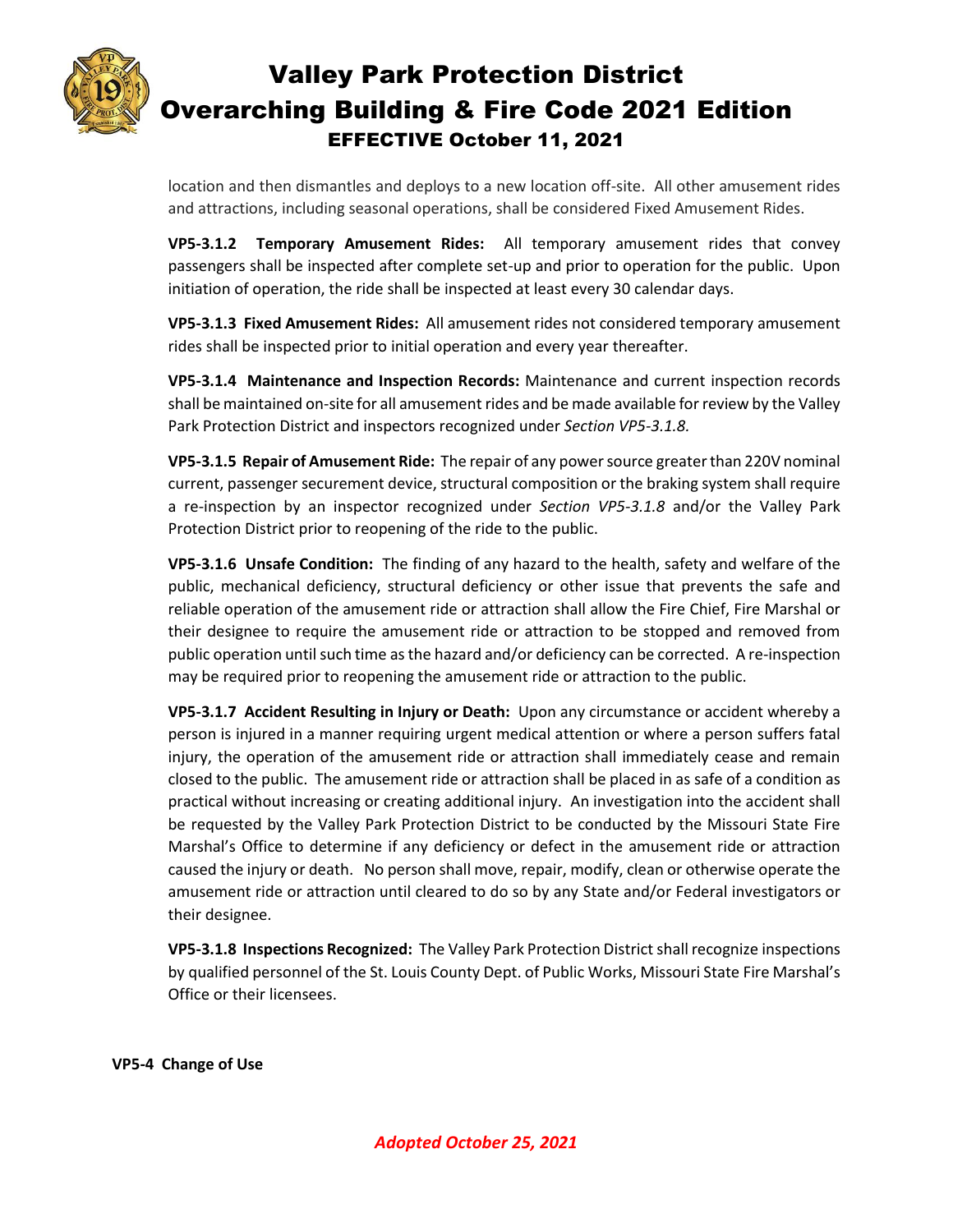![](_page_28_Picture_0.jpeg)

**VP5-4.1 One and Two Family Residential Buildings Repurposed.** Any building originally constructed as a one or two family residential structure that is being used to house more than two families shall conform to and be regulated as a commercial structure.

**VP5-4.2 Repurposed Objects as Commercial Buildings:** Any vehicle, trailer, bus , rail car, shipping container or other item repurposed as a commercial building shall be required to meet all applicable fire codes for a commercial building. This section shall not include any such item placed on display inside of a commercial building for historic or educational purposes. This section shall not apply to any trailer temporarily placed for seasonal sales of holiday-related items.

**VP5-4.3 Reclassification Based On Code Revisions**. Any change to the use of the space of any facility that changes its use or purpose shall be considered a *Change of Occupancy*, as defined under the *International Building Code, International Existing Building Code* and *International Fire Code*, and subject to the requirements specified in the code for *Change of Occupancy* when all of the following conditions are met:

- 1. The facility was occupied by a tenant or series of tenants of similar nature operating under an Occupancy Classification and Use Designation that has since been redefined or changed to a different Occupancy Classification, Use Designation, or other specially defined category with specific code requirements during subsequent code revisions or editions. (e.g. Changes from Use Group A-3 to A-2)
- 2. The current code's Occupancy Classification and/or Use Designation of that prior tenant or series of tenants of a similar nature places limitations on total numbers of occupants, square footage, building construction characteristics, egress requirements and/or requires installation of a fire sprinkler and/or fire alarm system.
- 3. The new proposed use of the space is a different use of the space within the same Occupancy Classification and Use Designation under the current codes in effect at the time of application for new occupancy or a building permit. (e.g. Proposes to change to or now include a different use within the currently defined A-2 such as Restaurant to Nightclub)

(COMMENT: A TENANT OR SERIES OF SIMILAR TENANTS OVER TIME ARE AFFORDED THE ABILITY TO BE REASONABLY PROTECTED FROM CODE CHANGES IN MOST CASES THAT OCCURRED SUBSEQUENT TO THEIR LAWFUL OCCUPANCY. FOR EXAMPLE, A NON-SPRINKLERED SPACE IS USED AS A RESTAURANT WITH A 150 PERSON CAPACITY. THE SPACE WAS FIRST USED AS A RESTAURANT WHEN SPRINKLERS WERE REQUIRED FOR 300 OR MORE OCCUPANTS AND HAS CONTINUED TO BE USED BY SUCCESSIVE TENANTS AS A RESTAURANT. NOW THAT RESTAURANTS HAVE BEEN RE-CLASSIFIED FROM A-3 TO A-2, THE CODES REQUIRE SPRINKLERS FOR RESTAURANTS WITH A CAPACITY OF 100 OR MORE OCCUPANTS. THE EXISTING RESTAURANT WITH 150 OCCUPANT CAPACITY CAN CONTINUE TO OPERATE AS LEGAL NON-CONFORMING EVEN FOR NEW TENANTS OPERATING A RESTAURANT IN THAT SPACE, PROVIDED THEY DO NOT EXPAND THEIR FOOTPRINT OR UNDERGO A MAJOR RENOVATION. IF THE SPACE VACATES AND NOW A NIGHTCLUB WANTS TO USE THE SPACE, EVEN THOUGH NIGHTCLUBS AND RESTAURANTS ARE NOW BOTH GROUP A-2, BY SECTION VP5-4.3 IT IS *A CHANGE OF OCCUPANCY* AND MUST BE EVALUATED AGAINST THE FULL CODE.)

#### **VP5-5 Change of Construction Type**

**VP5-5.1 Change of Building Type Disallowed:** A building designed and constructed as a Type I or Type II Building shall not be reclassified to a Type III or Type V building during subsequent remodeling, renovation or additions thereto. Where a building was originally overbuilt to Type I or Type II standards, but historical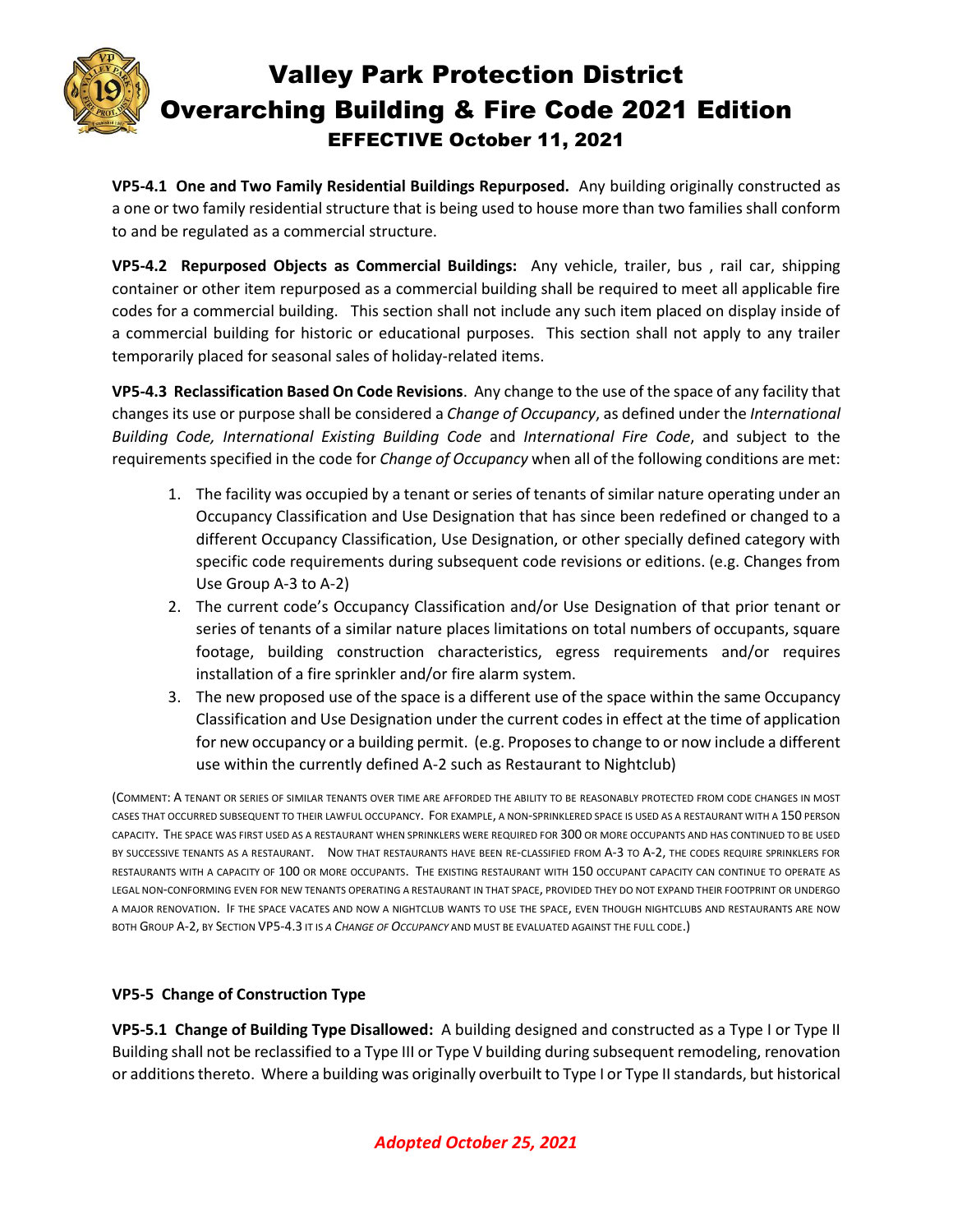![](_page_29_Picture_0.jpeg)

plans on file demonstrate only Type III or Type V construction requirements in the Code Block, this section shall not apply.

**VP5-5.2 Fire Walls or Fire Separations Disallowed During Renovation or Addition**: A fire wall, fire barrier, fire separation or fire partition are not allowed to be used to separate a new or renovated occupancy from adjacent occupancies when the separation is being used to separate an existing Type I or Type II building from a renovation or addition of Type III, Type IV or Type V construction. In such cases, the existing Type I or Type II construction shall be maintained through the new or renovated occupancy. **EXCEPTION:** This provision shall not apply to horizontal or vertical assemblies only separating areas of Type IA, Type IB, Type IIA and/or Type IIB construction from one another.

#### **VP5-6 Repairs, Remediation and Restoration**

**VP5-6.1 Repairs, Remediation and Restoration Defined:** Repairs, Remediation and/or Restoration shall mean any work performed to a building that has suffered damage or deterioration such that occupancy is no longer authorized as a result of the damage or deterioration on or in part or all of the structure. Any repair, remediation and restoration work may only return the structure to its original horizontal and vertical dimensions with all interior and exterior walls, partitions, egress paths, doors and windows in their same location. The District *code official* may allow minor changes due to obsolescence or lack of availability of original building materials or accepted practices. Any work not complying with this definition shall not be considered repair, remediation and/or restoration.

**VP5-6.2 Buildings Undergoing Repairs:** Full compliance with requirements for new construction identified in Chapter 7, Chapter 9 and Chapter 10 of the International Fire Code 2021 Edition and the Valley Park Overarching Building & Fire Code shall be required in any building undergoing repairs, remediation and/or restoration where the total cost of repairs, remediation and/or restoration are fifty percent (50%) or more of the value shown by St. Louis County's real estate records, where the value is determined as an average of the published valuation of property and improvements for the five (5) prior assessment years where occupancy was authorized. When considering costs of repairs, remediation and restoration, the cost shall include any deferred work, unpermitted work or work deemed by the code official to be or have been necessary to return the building to pre-damage condition.

**VP5-6.3 Conflicting Provisions for Repair Work:** Where any allowance, exception, limitation or similar relief is provided for in any portion of the adopted codes of this jurisdiction pertaining to *Repairs* and/or *Existing Buildings*, Section VP5-6.2 shall supersede the exceptions and limitations of the standard code.

**VP5-6.4 Existing Building Limitation:** Any Chapters or references pertaining to *Existing Buildings* contained in the *International Building Code* and/or *International Fire Code* shall only apply to *Existing Buildings* where a District Building Permit has not been issued nor would be required. Where work requiring a permit is contemplated, pending or otherwise being evaluated for an *Existing Building* and the work does not comply with the definition under Section VP5-6.1, the provisions for *Alterations* under the *International Existing Building Code* as adopted by the District shall control applicability of the full *International Building Code* and *International Fire Code*. Where conflicts or uncertainty exist that affect